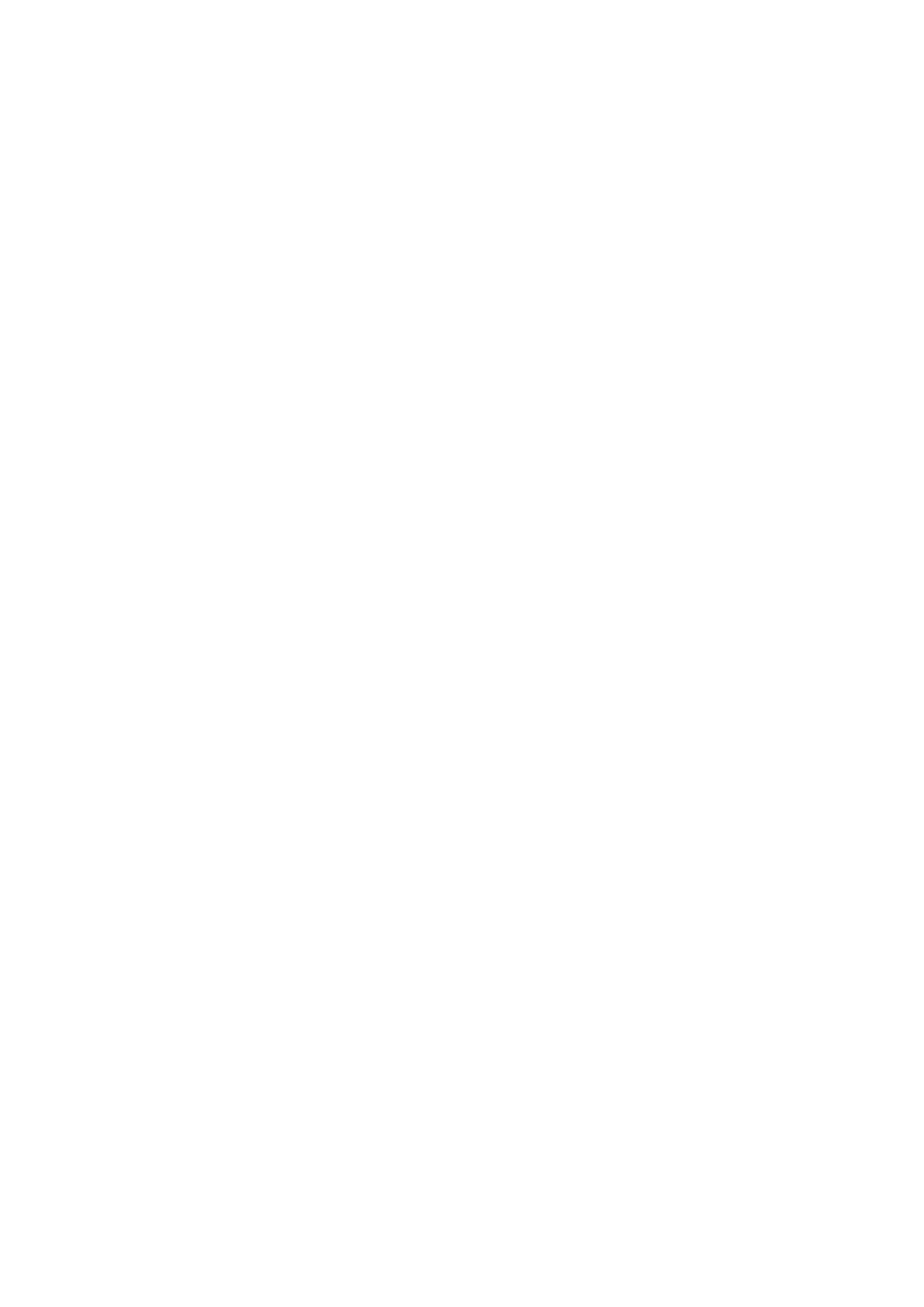#### Table of Contents

| 1            | <b>Motivation</b>                                                | 3  |
|--------------|------------------------------------------------------------------|----|
| $\mathbf{2}$ | <b>Tournal</b>                                                   | 5  |
| 3            | <b>Discuss</b>                                                   | 7  |
| 4            | <b>Chapters</b><br>4.1<br>4.2<br>4.3<br>4.4<br>4.5<br>4.6<br>4.7 |    |
|              | <b>Element Index</b>                                             | 25 |
|              | <b>Index</b>                                                     | 27 |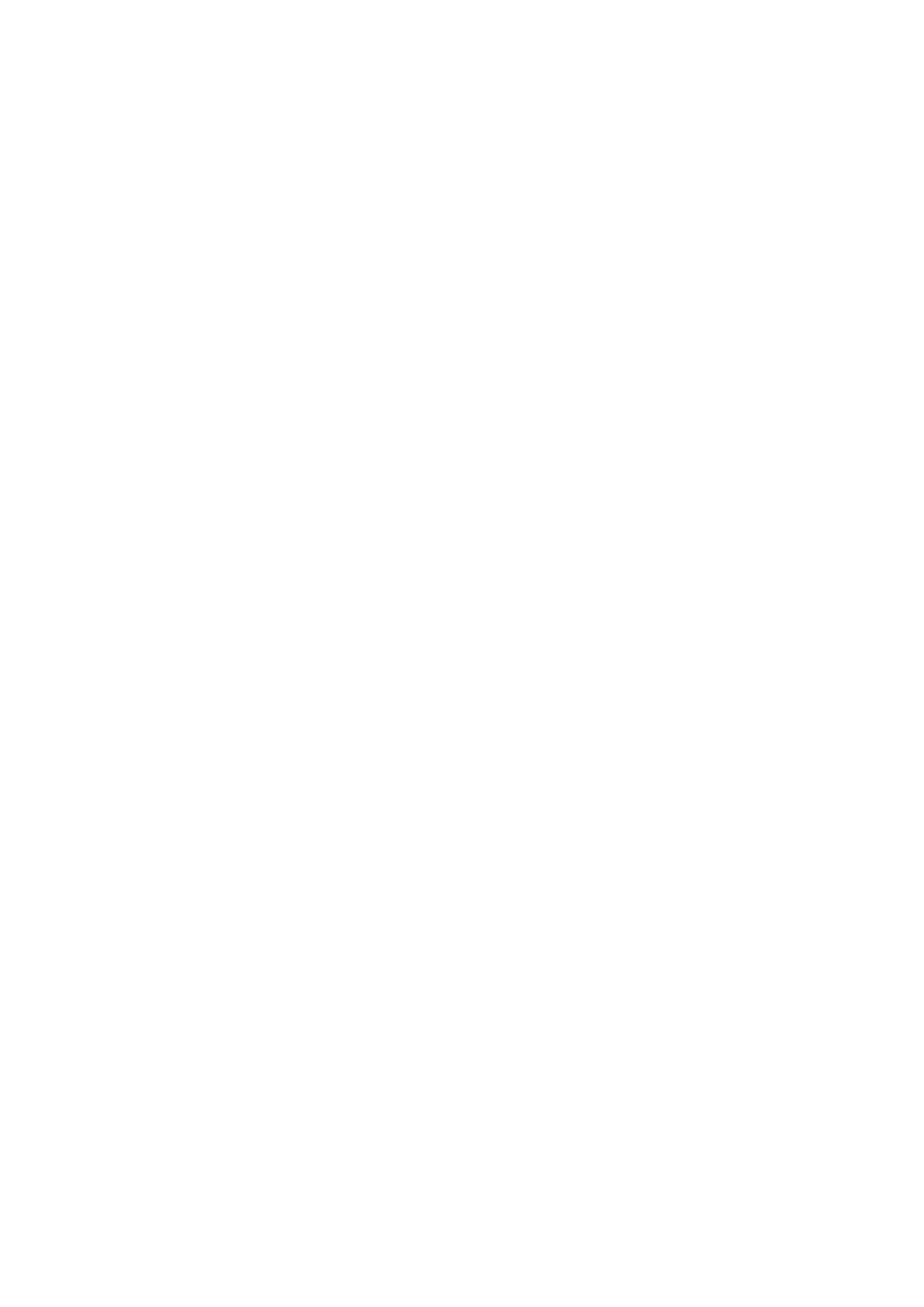Crowbar: the good parts of C, with a little bit extra.

#### **This is entirely a work-in-progress, and should not be relied upon to be stable (or even accurate) in any way.**

Crowbar is a language that is derived from (and, wherever possible, interoperable with) C, and aims to remove as many [footguns](https://en.wiktionary.org/wiki/footgun) and as much needless complexity from C as possible while still being familiar to C developers.

Ideally, a typical C codebase should be straightforward to rewrite in Crowbar, and any atypical C constructions not supported by Crowbar can be left as C.

This site hosts the Crowbar specification at <https://crowbar-lang.org> and at <gemini://crowbar-lang.org>. Additional resources you may be interested in:

- [sr.ht project hub](https://sr.ht/~boringcactus/crowbar-lang/)
- [specification PDF](/crowbar-spec.pdf)
- [specification EPUB](/crowbar-spec.epub)
- [reference compiler](https://git.sr.ht/~boringcactus/crowbar-reference-compiler)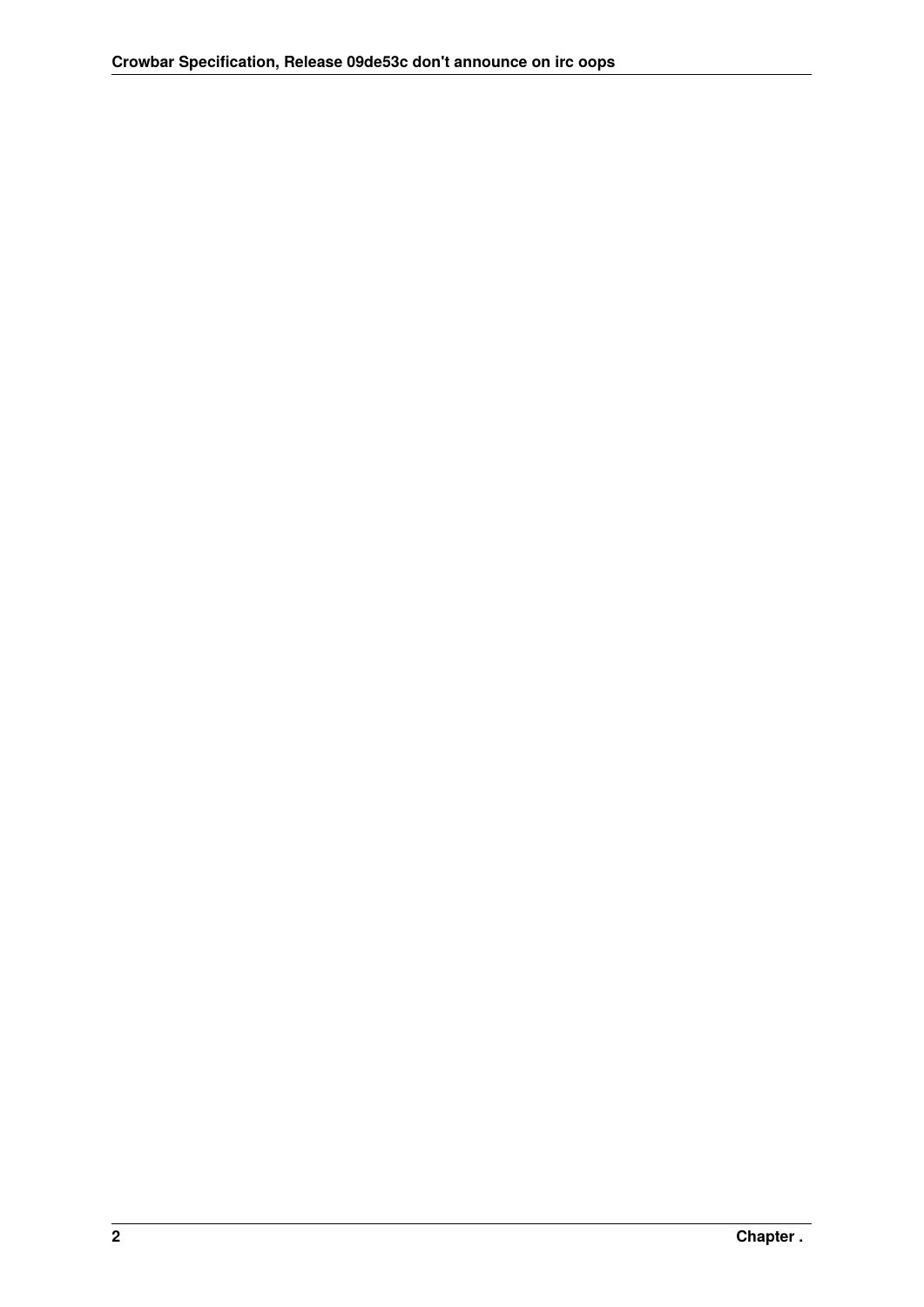**Chapter 1**

**Motivation**

<span id="page-6-0"></span>• [Rust is not a good C replacement](https://drewdevault.com/2019/03/25/Rust-is-not-a-good-C-replacement.html)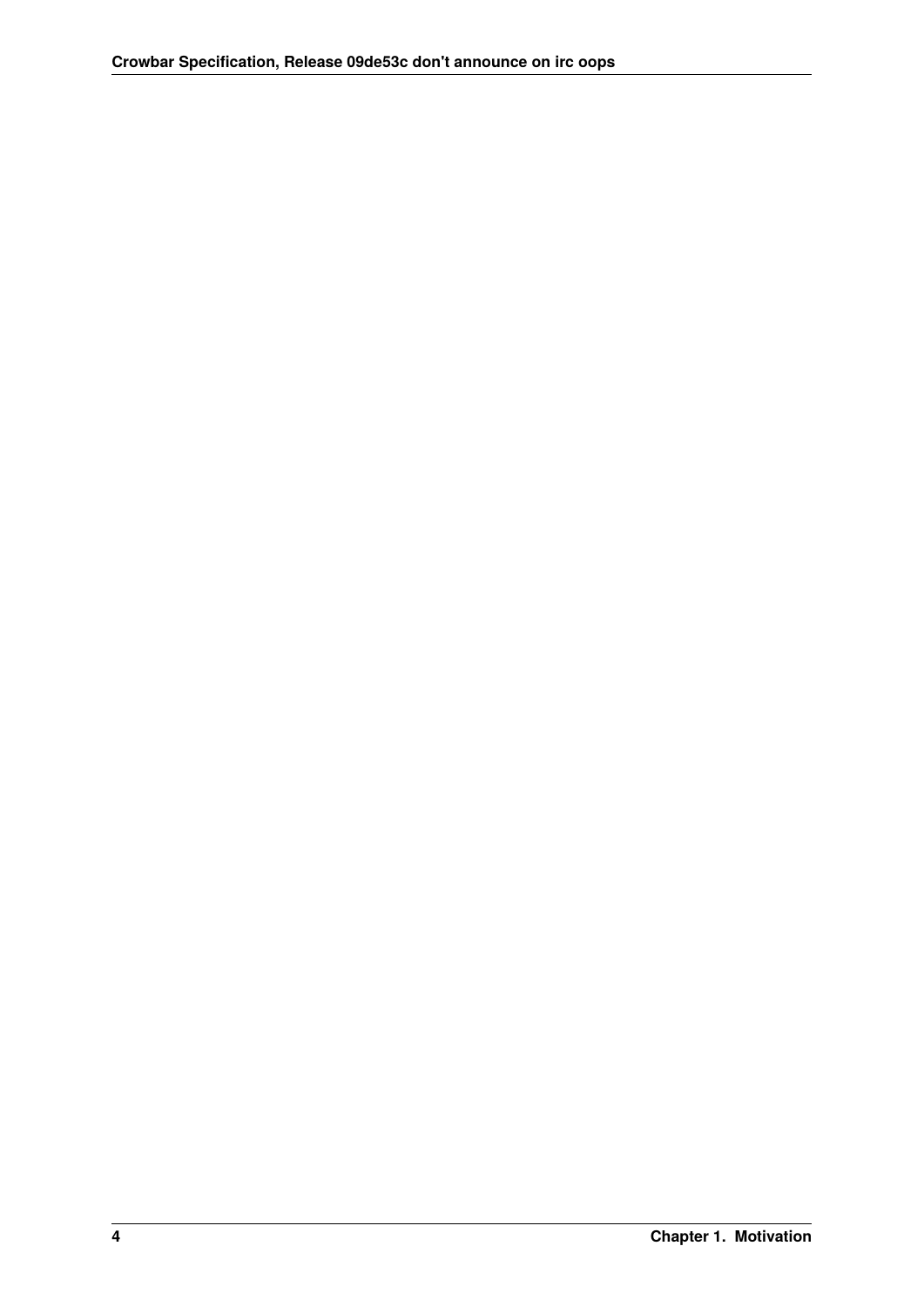# **Journal**

- <span id="page-8-0"></span>• [Crowbar: Defining a good C replacement](https://www.boringcactus.com/2020/09/28/crowbar-1-defining-a-c-replacement.html)
- [Crowbar: Simplifying C's type names](https://www.boringcactus.com/2020/10/13/crowbar-2-simplifying-c-type-names.html)
- [Crowbar: Turns out, language development is hard](https://www.boringcactus.com/2020/10/19/crowbar-3-this-is-tough.html)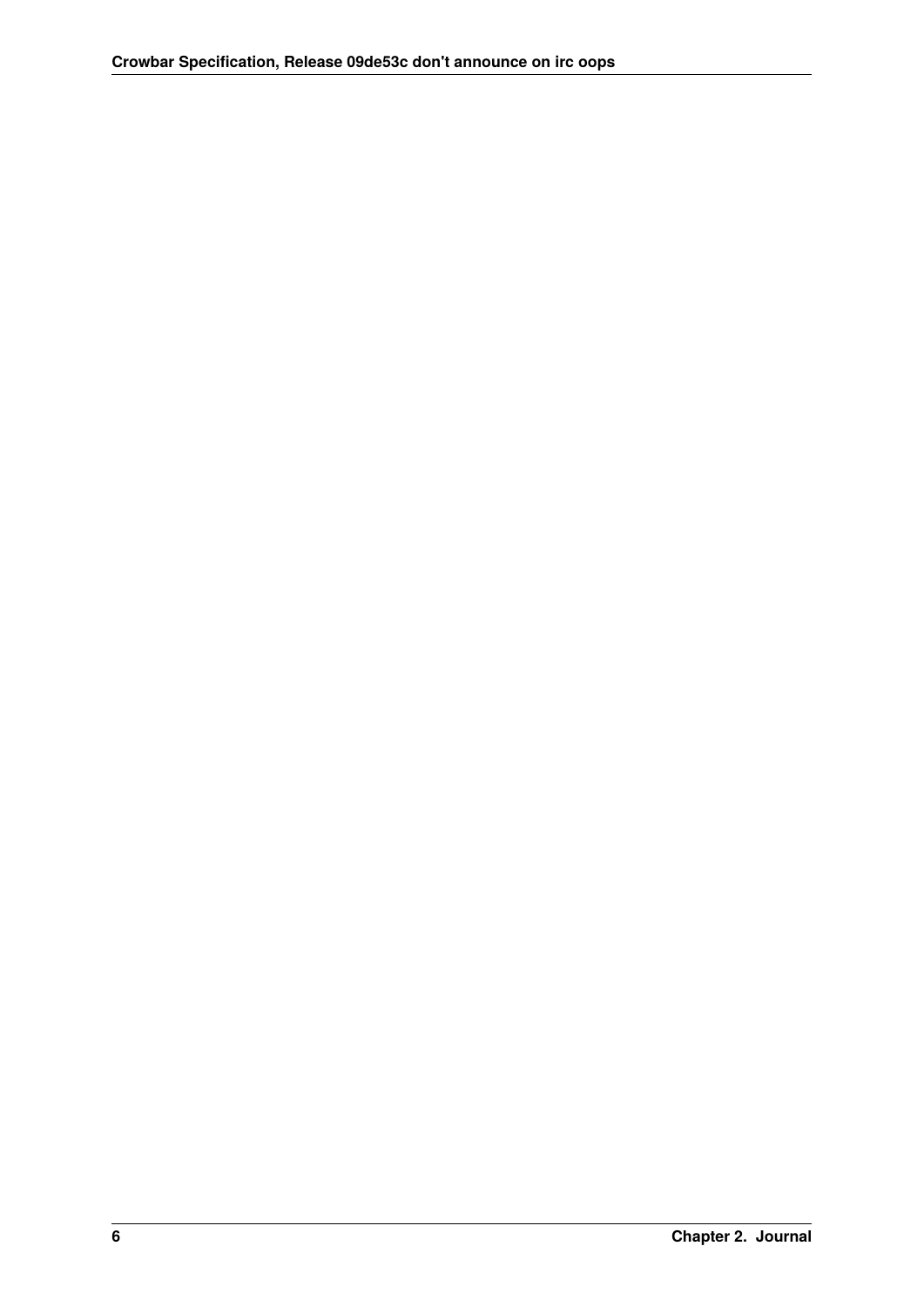**Chapter 3**

**Discuss**

- <span id="page-10-0"></span>• [announcement mailing list](https://lists.sr.ht/~boringcactus/crowbar-lang-announce)
- [discussion mailing list](https://lists.sr.ht/~boringcactus/crowbar-lang-devel)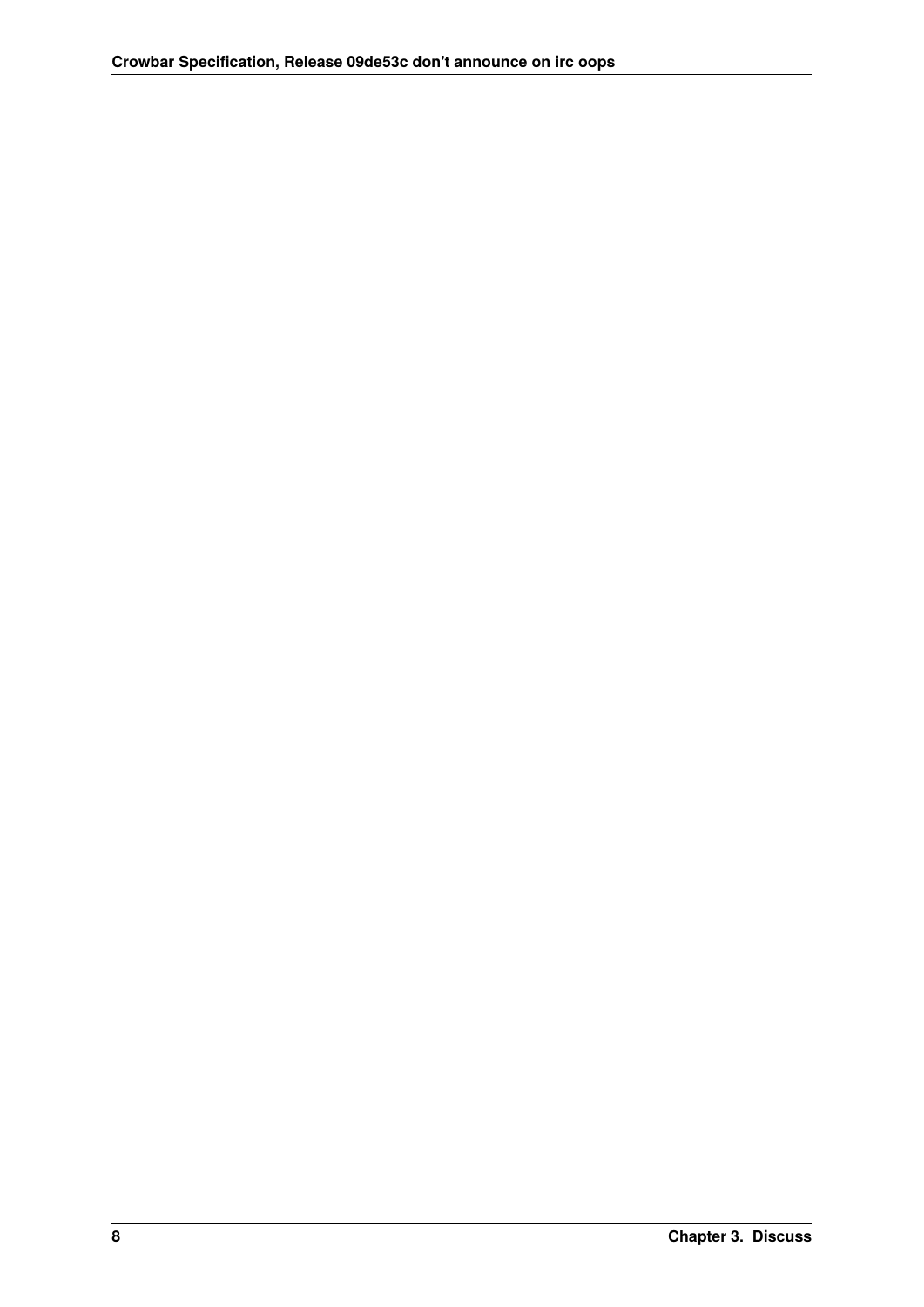# **Chapters**

### <span id="page-12-1"></span><span id="page-12-0"></span>**4.1 Comparison to C**

What differentiates Crowbar from C?

#### **4.1.1 Removals**

Some of the footguns and complexity in C come from misfeatures that can simply not be used.

#### **Footguns**

Some constructs in C are almost always the wrong thing.

- goto
- Wide characters
- Digraphs
- Prefix  $++$  and  $--$
- Chaining mixed left and right shifts (e.g.  $x \leq 3 \gg 2$ )
- Chaining relational/equality operators (e.g.  $3 \le x == 2$ )
- Mixed chains of bitwise or logical operators (e.g. 2 & x & 4 ^ y)
- Subtly variable-size integer types (int instead of int32\_t, etc)
- The comma operator ,

Some constructs in C exhibit implicit behavior that should instead be made explicit.

- typedef
- Octal escape sequences
- Using an assignment operator  $(=, +=,$  etc) or (postfix)  $++$  and  $--$  as components in a larger expression
- The conditional operator ?:
- Preprocessor macros (but constants are fine)

#### **Needless Complexity**

Some type modifiers in C exist solely for the purpose of enabling optimizations which most compilers can do already.

• inline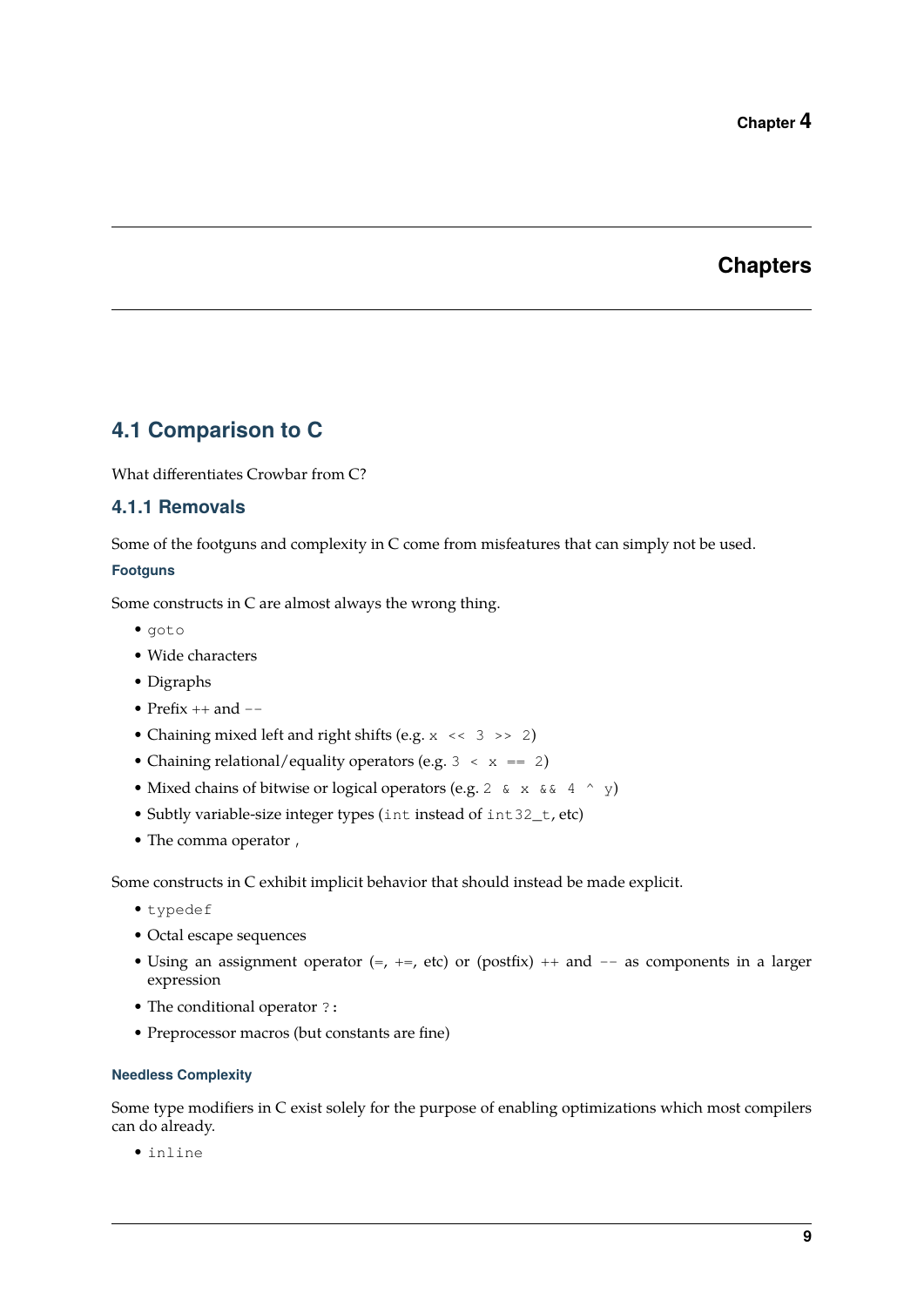• register

Some type modifiers in C only apply in very specific circumstances and so aren't important.

- restrict
- volatile
- \_Imaginary

### **4.1.2 Adjustments**

Some C features are footguns by default, so Crowbar ensures that they are only used correctly.

• Unions are not robust by default. Crowbar offers two types of union declarations: a [tagged](#page-18-0) [union](#page-18-0) (the default) and a [fragile union](#page-19-0) for interoperability purposes.

C's syntax isn't perfect, but it's usually pretty good. However, sometimes it just sucks, and in those cases Crowbar makes changes.

- C's variable declaration syntax is far from intuitive in nontrivial cases (function pointers, pointer-to-const vs const-pointer, etc). Crowbar uses [simplified type syntax](#page-23-0) to keep types and variable names distinct.
- Bool is just bool,  $Complex$  is just complex (why drag the preprocessor into it?)
- Adding a  $\equiv$  to numeric literals as a separator
- All string literals, char literals, etc are UTF-8
- Octal literals have a 0o prefix (never 0O because that looks nasty)

#### **4.1.3 Additions**

#### **Anti-Footguns**

- C is generous with memory in ways that are unreliable by default. Crowbar adds [memory safety](#page-13-1) [conventions](#page-13-1) to make correctness the default behavior.
- C's conventions for error handling are unreliable by default. Crowbar adds [error propagation](#page-15-2) to make correctness the default behavior.

#### **Trivial Room For Improvement**

<span id="page-13-1"></span>• Binary literals, prefixed with 0b/0B

### <span id="page-13-0"></span>**4.2 Memory Safety**

In general, Crowbar does its best to ensure that code will not exhibit any of the following memory errors (pulled from [Wikipedia's list of memory errors](https://en.wikipedia.org/wiki/Memory_safety#Types_of_memory_errors). However, sometimes the compiler knows less than the programmer, and so code that looks dangerous is actually fine. Crowbar allows programmers to suspend the memory safety checks with the *fragile* keyword.

#### **4.2.1 Access errors**

#### **Buffer overflow**

Crowbar addresses buffer overflow with bounds checking. In C, the type uint  $8\nt *$  can point to a single byte, a null-terminated string of unknown length, a buffer of fixed size, or nothing at all. In Crowbar, the type uint  $8 *$  can only point to either a single byte or nothing at all. If a buffer is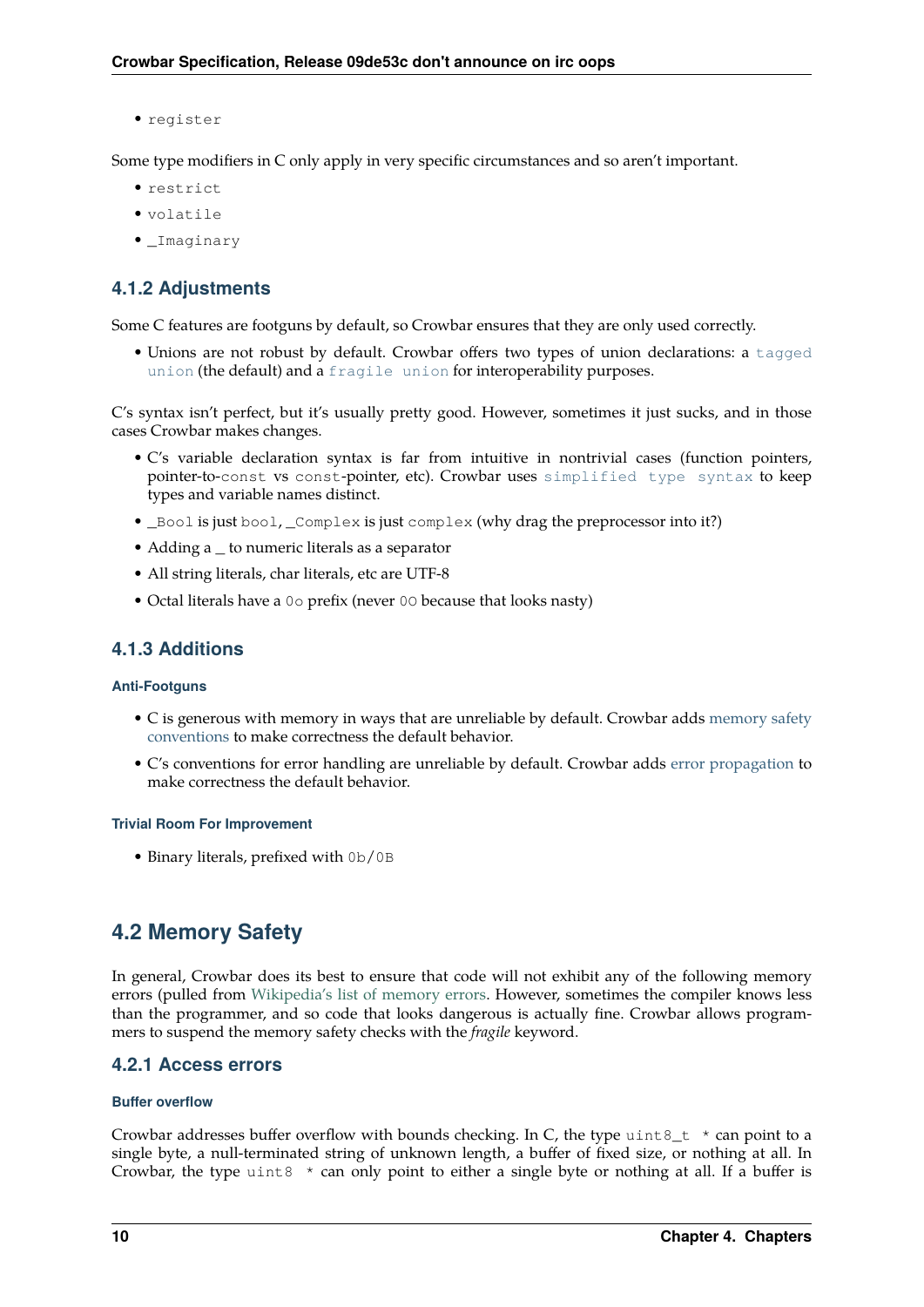declared as uint8[50] name; then it has type uint8[50], and can be implicitly converted to  $(uint8[50])$ \*, a pointer-to-50-bytes. If memory is dynamically allocated, it works as follows:

```
void process(uintsize bufferSize, uint8[bufferSize] buffer) {
    // do some work with buffer, given that we know its size
}
int8 main(uintsize argc, (uint8[1024?])[argc] argv) {
 uintsize bufferSize = getBufferSize();
 (uint8[bufferSize])* buffer = malloc(bufferSize);
    process(bufferSize, buffer);
     free(buffer);
}
```
Note that malloc as part of the Crowbar standard library has signature (void[size])\* malloc(uintsize size); and so no cast is needed above. In C, buffer in main would have type pointer-to-VLA-of-char, but buffer in process would have type VLA-of-char, and this conversion would emit a compiler warning. However, in Crowbar, a  $(T[N])^*$  is always implicitly convertible to T[N], so no warning exists.

Note as well that the type of argv is complicated. This is because the elements of argv have unconstrained size.

#### <span id="page-14-0"></span>**Todo**

figure out if that's the right way to handle that

**Buffer over-read**

bounds checking again

**Race condition**

uhhhhh idk

**Page fault**

bounds checking, dubious-pointer checking

**Use after free**

free( $(xx)$ ; will set  $x = NULL$ ; owned and borrowed keywords

#### **4.2.2 Uninitialized variables**

forbid them in syntax

**Null pointer dereference**

dubious-pointer checking

**Wild pointers**

dubious-pointer checking

#### **4.2.3 Memory leak**

**Stack exhaustion**

uhhhhhh idk

**Heap exhaustion**

that counts as error handling, just the *malloc*-shaped kind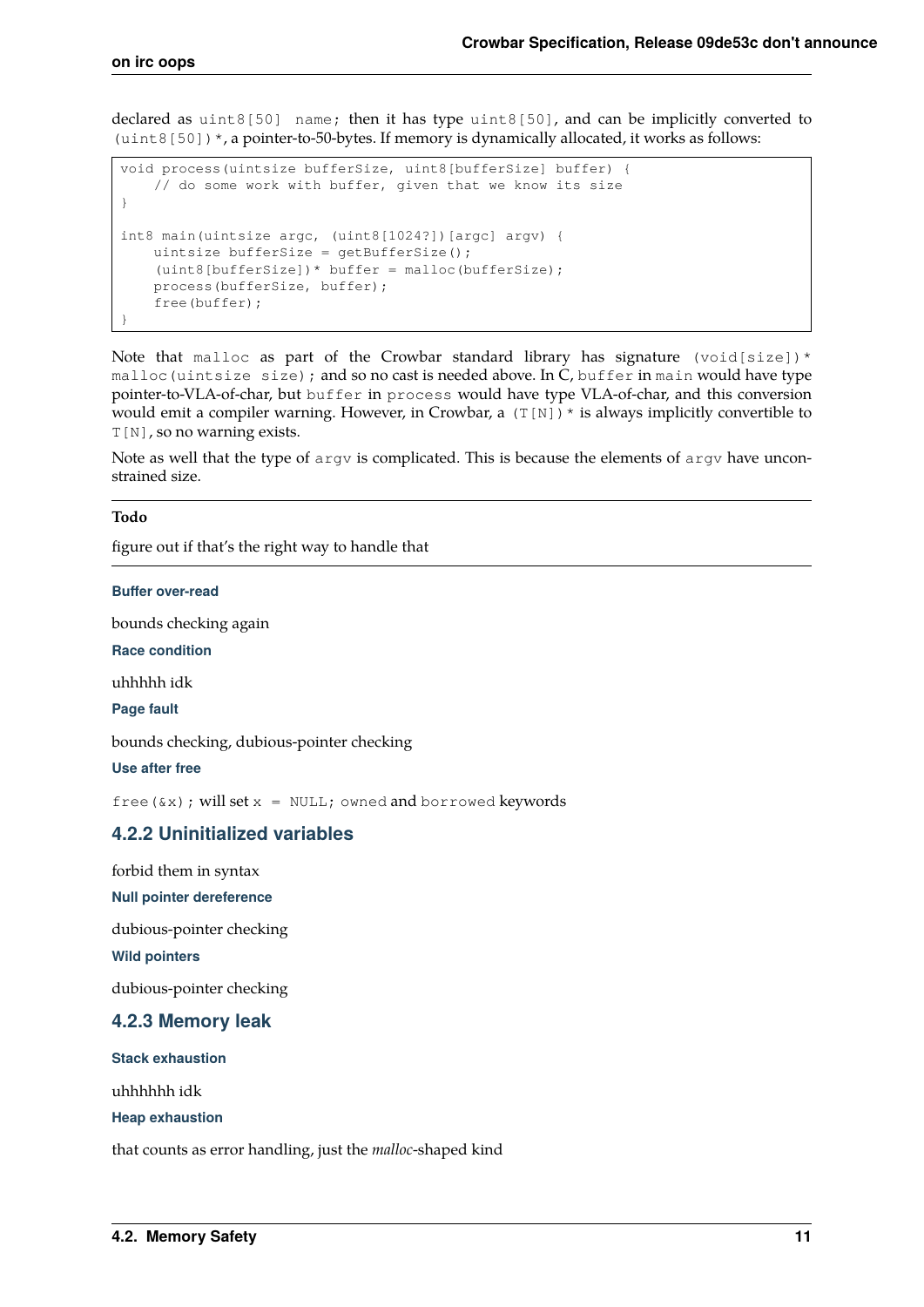#### **Double free**

this is just use-after-free but the use is calling free on it

**Invalid free**

don't do that

**Mismatched free**

how does that even happen

**Unwanted aliasing**

<span id="page-15-2"></span>uhhh don't do that?

### <span id="page-15-0"></span>**4.3 Error Handling**

TODO

### <span id="page-15-1"></span>**4.4 Language**

The syntax of Crowbar is designed to be similar to the syntax of C.

A Crowbar source file is UTF-8. Unless otherwise specified, a *character* in this specification refers to a [Unicode scalar value.](https://www.unicode.org/glossary/#unicode_scalar_value) Crowbar source files can come in two varieties:

A Crowbar source file is read into memory in two phases: *scanning* (which converts text into an unstructured sequence of tokens) and *parsing* (which converts an unstructured sequence of tokens into a parse tree).

Syntax elements in this document are given in the form of [parsing expression grammar](https://en.wikipedia.org/wiki/Parsing_expression_grammar) rules.

#### **4.4.1 Scanning**

#### <span id="page-15-10"></span>**token**

A single atomic unit in a Crowbar source file. May be a [keyword](#page-15-3), an [identifier](#page-15-4), a [constant](#page-15-5), a [string](#page-16-0) [literal,](#page-16-0) or a [punctuator.](#page-17-0) Keywords, identifiers, and constants (except for [character constants](#page-16-1)) must have either whitespace or a comment separating them. Punctuators, string literals, and character constants do not require explicit separation from adjacent tokens.

#### <span id="page-15-9"></span><span id="page-15-3"></span>**keyword**

```
One of the literal words bool, break, case, const, continue, default, do, else, enum,
include, int8, int16, int32,
int64, intaddr, intmax, intsize, opaque, return, sizeof, struct, switch, true,
uint8, uint16, uint32, uint64, uintaddr, uintmax, uintsize, union, void, or while.
```
#### <span id="page-15-8"></span><span id="page-15-4"></span>**identifier**

A nonempty sequence of characters blah blah blah

#### <span id="page-15-6"></span>**Todo**

figure out<https://www.unicode.org/reports/tr31/tr31-33.html>

#### <span id="page-15-7"></span><span id="page-15-5"></span>**constant**

A numeric (or numeric-equivalent) value specified directly within the code. May be a [decimal](#page-16-2) [constant](#page-16-2), a [binary constant](#page-16-3), an [octal constant](#page-16-4), a [hexadecimal constant](#page-16-5), a [floating-point constant](#page-16-6), a [hexadecimal floating-point constant](#page-16-7), or a [character constant](#page-16-1). Any of these except for the character constant may contain underscores; these are ignored by the compiler and only meaningful to humans reading the code.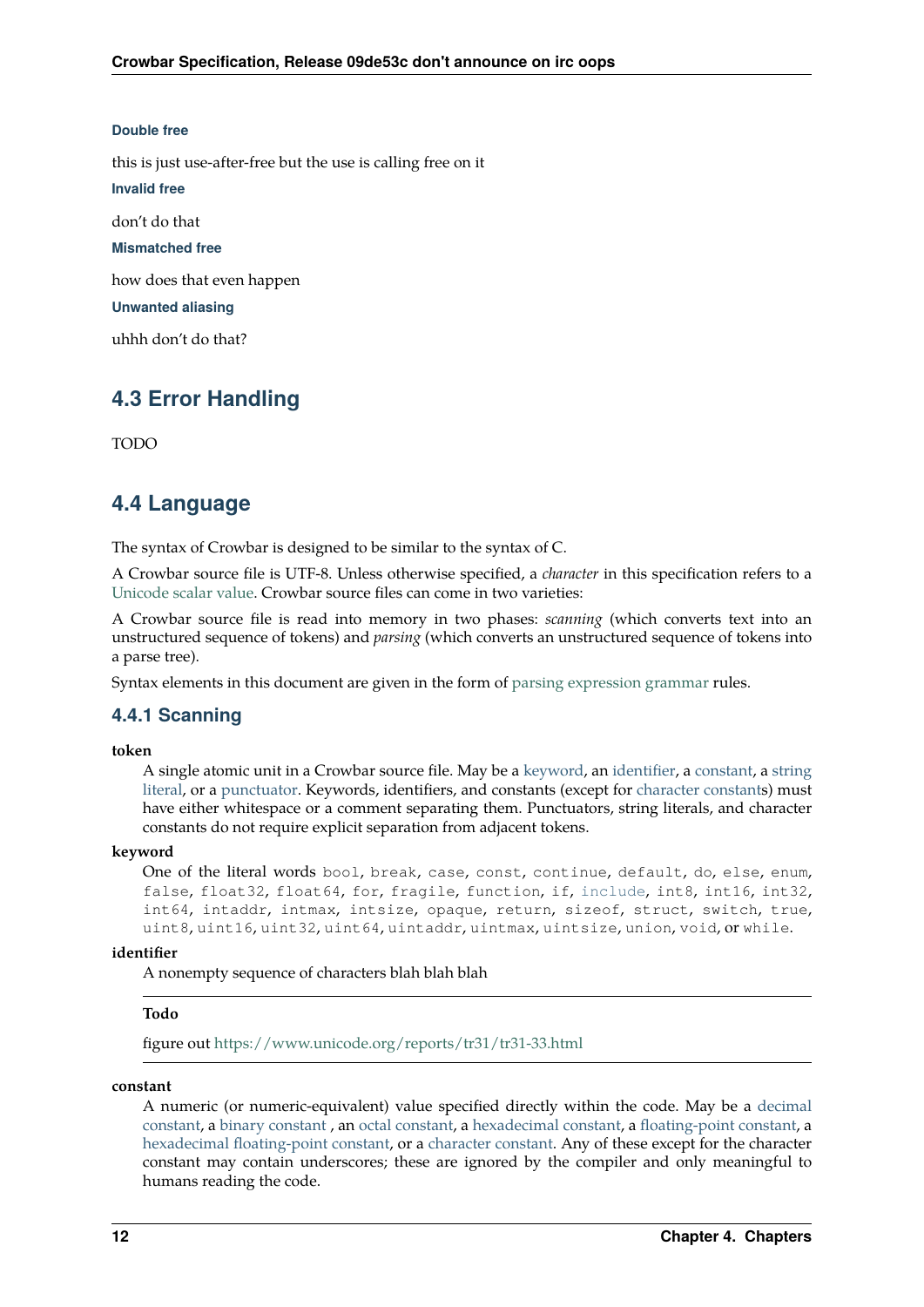#### <span id="page-16-2"></span>**decimal constant**

A sequence of characters matching the regular expression  $[0-9]$  +. Denotes the numeric value of the given sequence of decimal digits.

#### <span id="page-16-9"></span><span id="page-16-3"></span>**binary constant**

A sequence of characters matching the regular expression  $0$  [bB] [01 ] +. Denotes the numeric value of the given sequence of binary digits (after the 0 [bB] prefix has been removed).

#### <span id="page-16-15"></span><span id="page-16-4"></span>**octal constant**

A sequence of characters matching the regular expression  $0 \circ [0-7] +$ . Denotes the numeric value of the given sequence of octal digits (after the 0o prefix has been removed).

#### <span id="page-16-13"></span><span id="page-16-5"></span>**hexadecimal constant**

A sequence of characters matching the regular expression  $0$  [xX] [0-9a-fA-F]+. Denotes the numeric value of the given sequence of hexadecimal digits (after the 0[xX] prefix has been removed).

#### <span id="page-16-12"></span><span id="page-16-6"></span>**floating-point constant**

A sequence of characters matching the regular expression  $[0-9$ ] + \.  $[0-9]$  + ([eE][+-]?[0-9] +)?.

**Note** Unlike in C and many other languages, 6e3 in Crowbar is not a valid floating-point constant. The Crowbar-compatible spelling is 6.0e3.

Denotes the numeric value of the given decimal number, optionally expressed in scientific notation. That is,  $X \in Y$  denotes  $X \times 10^Y$ .

#### <span id="page-16-14"></span><span id="page-16-7"></span>**hexadecimal floating-point constant**

A sequence of characters matching the regular expression  $0(fx|FX)$  [0-9a-fA-F\_]+\. [0-9a-fA-F\_]+[pP][+-]?[0-9\_]+. Denotes the numeric value of the given hexadecimal number expressed in binary scientific notation. That is, XpY denotes  $X * 2^y$ .

#### <span id="page-16-10"></span><span id="page-16-1"></span>**character constant**

A pair of single quotes ' surrounding either a single character or an [escape sequence.](#page-16-8) The single character may not be a single quote or a backslash \. Denotes the Unicode scalar value for either the single surrounded character or the character denoted by the escape sequence.

#### <span id="page-16-11"></span><span id="page-16-8"></span>**escape sequence**

One of the following pairs of characters:

- $\bullet \backslash \prime$ , denoting the single quote  $\prime$
- $\bullet \setminus$ ", denoting the double quote "
- $\setminus \setminus$ , denoting the backslash  $\setminus$
- $\rm\langle r,$  denoting the carriage return (U+000D)
- $\n\times$  h, denoting the line feed, or newline (U+000A)
- \t, denoting the (horizontal) tab (U+0009)
- $\setminus$  0, denoting a null character (U+0000)

Or a sequence of characters matching one of the following regular expressions:

- $\x \x \$  [0-9a-fA-F] {2}, denoting the numeric value of the given two hexadecimal digits
- $\u[0-9a-fA-F]$  {4}, denoting the numeric value of the given four hexadecimal digits
- $\Upsilon$   $\Upsilon$   $[0-9a-fA-F]$  {8}, denoting the numeric value of the given eight hexadecimal digits

#### <span id="page-16-16"></span><span id="page-16-0"></span>**string literal**

A pair of double quotes " surrounding a sequence whose elements are either single characters or escape sequences. No single-character element may be the double quote or the backslash. Denotes the UTF-8-encoded sequence of bytes representing the sequence of characters which,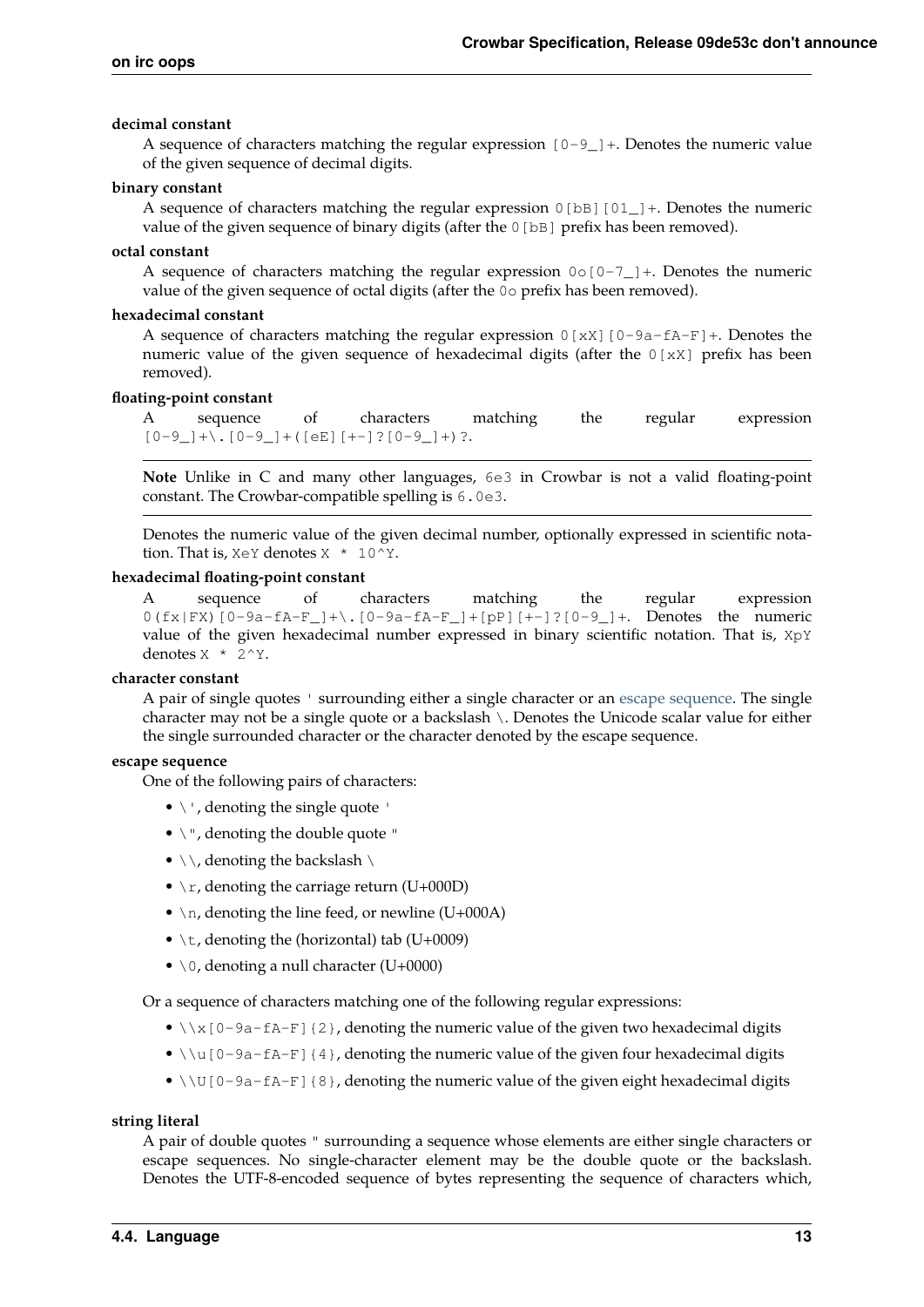either directly or via an escape sequence, are specified between the quotes.

#### <span id="page-17-12"></span><span id="page-17-0"></span>**punctuator**

```
One of the literal sequences of characters [, ], (, ), {, }, ., ,, +, -, *, /, %, ;, :, !, &, |, ^, ~, >, <,
=, ->, ++, --, >>, \lt\lt, \lt;=, \gt=, ==, !=, \& , | , +=, -=, *=, /=, \& =, \& , |_{-}
```
#### <span id="page-17-13"></span>**whitespace**

A nonempty sequence of characters that each has a Unicode general category of either Control (Cc) or Separator (Z). Separates tokens.

#### <span id="page-17-10"></span><span id="page-17-4"></span>**comment**

Text that the compiler should ignore. May be a [line comment](#page-17-2) or a [block comment](#page-17-3).

#### <span id="page-17-11"></span><span id="page-17-2"></span>**line comment**

A sequence of characters beginning with the characters // (outside of a [string literal](#page-16-0) or [comment\)](#page-17-4) and ending with a newline character U+000A.

#### <span id="page-17-9"></span><span id="page-17-3"></span>**block comment**

A sequence of characters beginning with the characters /\* (outside of a [string literal](#page-16-0) or [comment\)](#page-17-4) and ending with the characters \*/.

#### **4.4.2 Source Files**

<span id="page-17-8"></span><span id="page-17-5"></span>**HeaderFile** <- [IncludeStatement](#page-17-1)\* [HeaderFileElement](#page-17-5)+ **HeaderFileElement** <- [TypeDefinition](#page-17-6) / [FunctionDeclaration](#page-19-1) / [VariableDefinition](#page-20-0) / [VariableDeclaration](#page-20-1)

A Crowbar header file defines an API boundary, either at the surface of a library or between pieces of a library or application. [IncludeStatement](#page-17-1)s can only appear at the beginning of the header file, and header files cannot define behavior directly. Conventionally, a header file has a .hro file extension.

```
ImplementationFile <- IncludeStatement* ImplementationFileElement+
ImplementationFileElement <- TypeDefinition / VariableDefinition /
FunctionDefinition
```
A Crowbar implementation file defines the actual behavior of some piece of a library or application. It can also define internal types, functions, and variables. [IncludeStatement](#page-17-1)s can only appear at the beginning of the implementation file. Conventionally, an implementation file has a .cro file extension.

#### **4.4.3 Including Headers**

<span id="page-17-1"></span>**IncludeStatement** <- 'include' [string-literal](#page-16-0) ';'

Compile-time Behavior:

When encountering this statement at the beginning of a file, the compiler should interpret the string literal as a relative file path, look up the corresponding file in an implementation-defined way, and load the definitions from the given [HeaderFile](#page-17-8).

Runtime Behavior:

This statement has no runtime behavior.

#### **4.4.4 Defining Types**

```
TypeDefinition <- StructDefinition / EnumDefinition / UnionDefinition
```
Crowbar has three different kinds of user-defined types.

Compile-time Behavior:

When a type is defined, the compiler must then allow that type to be used.

Runtime Behavior:

The definition of a type has no runtime behavior.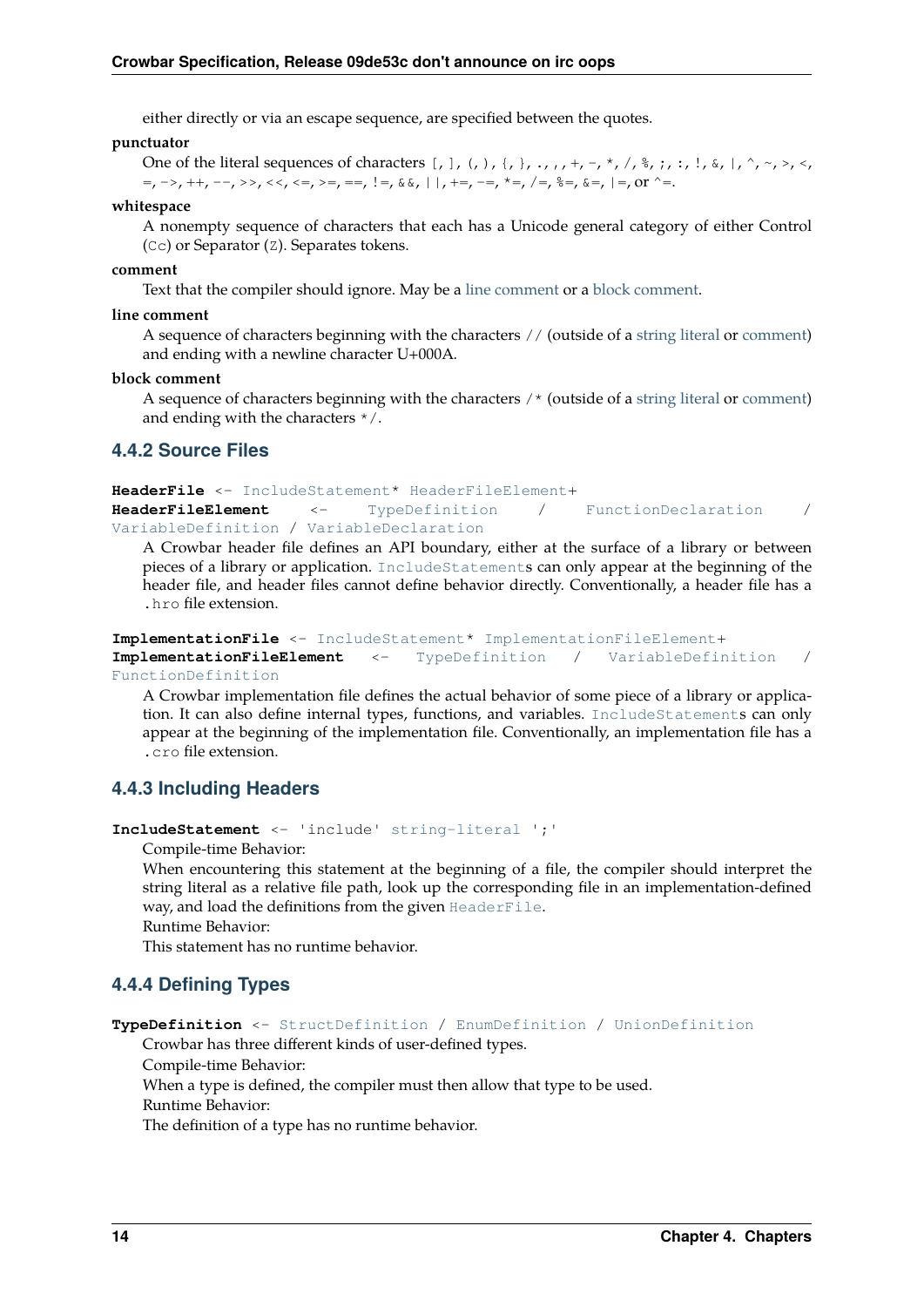#### <span id="page-18-4"></span><span id="page-18-1"></span>**StructDefinition** <- [NormalStructDefinition](#page-18-4) / [OpaqueStructDefinition](#page-18-5) **NormalStructDefinition** <- 'struct' [identifier](#page-15-4) '{' [VariableDeclaration](#page-20-1)+ '}'

A struct defines a composite type with several members. Its members are stored in the order in which they are defined, and they each take up the space they normally would.

#### <span id="page-18-9"></span>**Todo**

figure out alignment & padding

```
OpaqueStructDefinition <- 'opaque' 'struct' identifier ';'
```
An *opaque struct* is a struct whose name is part of an API boundary but whose contents are not. Its size is left unspecified, and it can only be used as the target of a pointer.

```
EnumDefinition <- 'enum' identifier '{' EnumMember (',' EnumMember)* ','?
'}'
EnumMember <- identifier ('=' Expression)?
```
An enum defines a type which can take one of several specified values.

#### <span id="page-18-10"></span>**Todo**

define enum value assignment, type-related behavior

```
UnionDefinition <- RobustUnionDefinition / FragileUnionDefinition
```
Unions as implemented in C are not robust by default, and care must be taken to ensure that they are only used robustly. However, for the purpose of interoperability with C, Crowbar unions may be defined as robust or as fragile.

```
RobustUnionDefinition <- 'union' identifier '{' VariableDeclaration
UnionBody '}'
UnionBody <- 'switch' '(' identifier ')' '{' UnionBodySet+ '}'
UnionBodySet <- CaseSpecifier+ (VariableDeclaration / ';')
```
<span id="page-18-8"></span>A robust union, or simply union, in Crowbar is what is known more broadly as a tagged union. It's a way to package some data alongside an enum but have the type of data depend on the value of the enum. Since the enum value indicates which data is present, the enum value is also known as a *tag*. The top-level variable declaration creates the tag. The tag must have a type which is some enum. The switch parameter must be the name of the tag, and the cases will declare the data associated with a given value of the tag. This allows for storing extra data alongside enum values while using minimal additional space in memory. (All the fields under the switch overlap as stored in memory, so it's important to use the tag to specify which field is available.) For example:

```
enum TokenType {
    Identifier,
    Constant,
     Operator,
     Whitespace,
}
union Token {
    enum TokenType type;
     switch (type) {
         case Identifier: (const byte) * name;
         case Constant: intmax value;
         case Operator: (const byte) * op;
         case Whitespace: ;
     }
```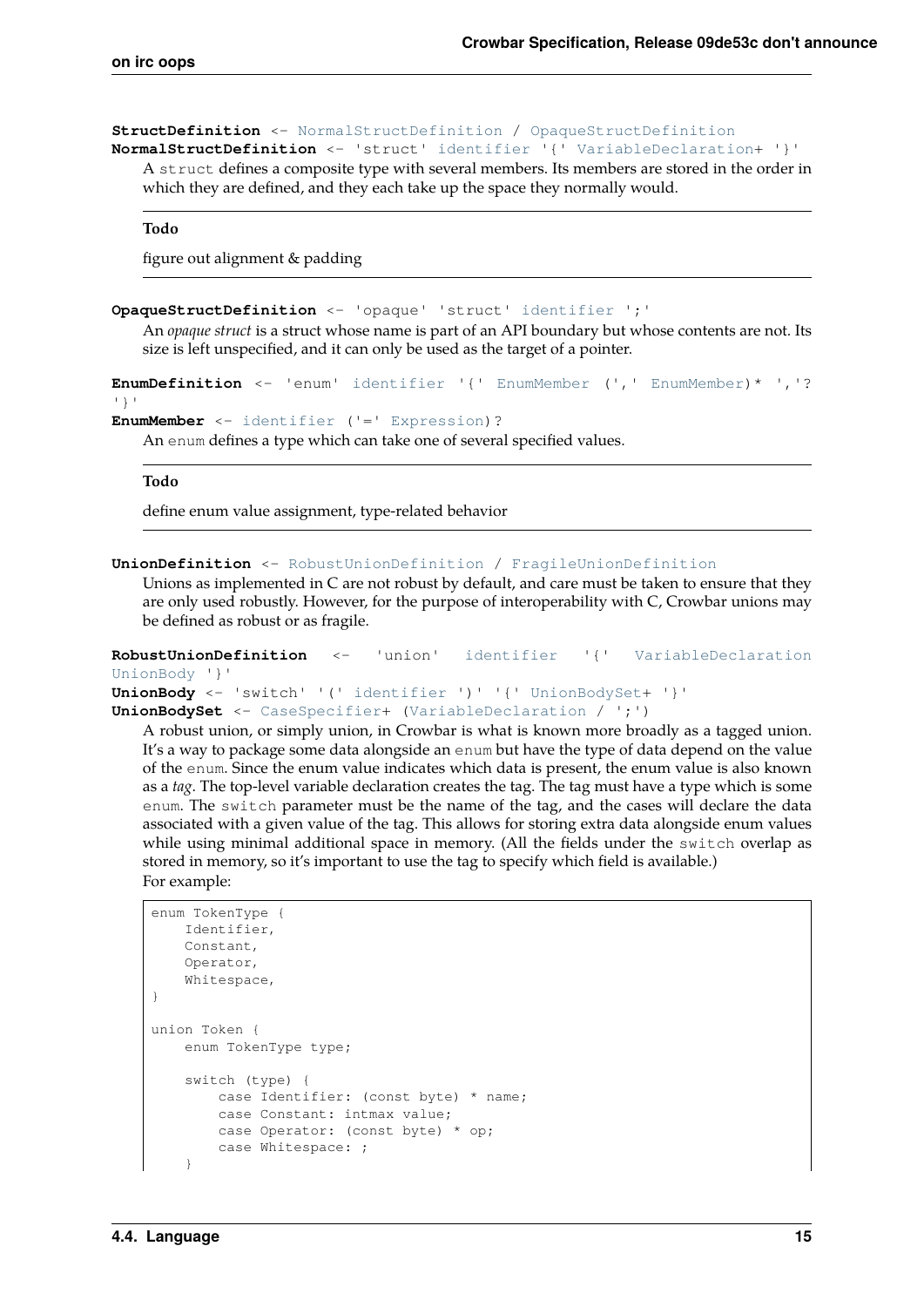#### $\vert \ \}$

defines a union Token type, where the type field controls which of the other fields in the union is valid.

#### <span id="page-19-3"></span>**Todo**

go into more depth about how tagged unions work

```
FragileUnionDefinition <- 'fragile' 'union' identifier '{'
VariableDeclaration+ '}'
```
A fragile union also allows for storing one of several different types of data. However, there is no internal indication of which type of data is actually being stored in the union. As such, in non-trivial cases no compiler can predict which field is or is not valid, and any statement which reads a field of a fragile union must itself be a [FragileStatement](#page-20-2).

The size of a fragile union is the largest size of any of its members. The address of each member is the address of the union object itself. The member which was most recently set will retain its value. Reading another member with size no larger than the most recently set member will interpret the first bytes of the most recently set member as a value of the type of the member being read.

For example, the functions test1 and test2 are equivalent:

```
fragile union Example {
     float32 float_data;
     uint32 uint_data;
}
uint32 test1(float32 arg) {
    union Example temp;
     temp.float_data = arg;
     fragile return temp.uint_data;
}
uint32 test2(float32 arg) {
   float32* temp = &arg;fragile uint32* temp_casted = (uint32*)temp;
     return *temp_casted;
}
```
#### **4.4.5 Functions**

<span id="page-19-1"></span>FunctionDeclaration <- [FunctionSignature](#page-20-3) ';'

Compile-time Behavior:

Provides a declaration of a function with the name, return type, and arguments specified by the signature, but does not specify any behavior. This is generally used as part of an API boundary. Runtime Behavior:

A function declaration has no runtime behavior.

#### <span id="page-19-2"></span>**FunctionDefinition** <- [FunctionSignature](#page-20-3) [Block](#page-20-4)

Compile-time Behavior:

Provides the actual behavior of a function, which may have been declared previously or may not. If the function was declared in some .hro file which was [include](#page-17-1)d, the function must be exported and available for external use in the compiler's output. Otherwise, the function should not be exported.

If the function signature specifies a return type other than void, but there are paths through the block that do not execute a [ReturnStatement](#page-22-0), the compiler must give an error. Runtime Behavior:

When the function is called, the arguments must be populated and the block must be executed.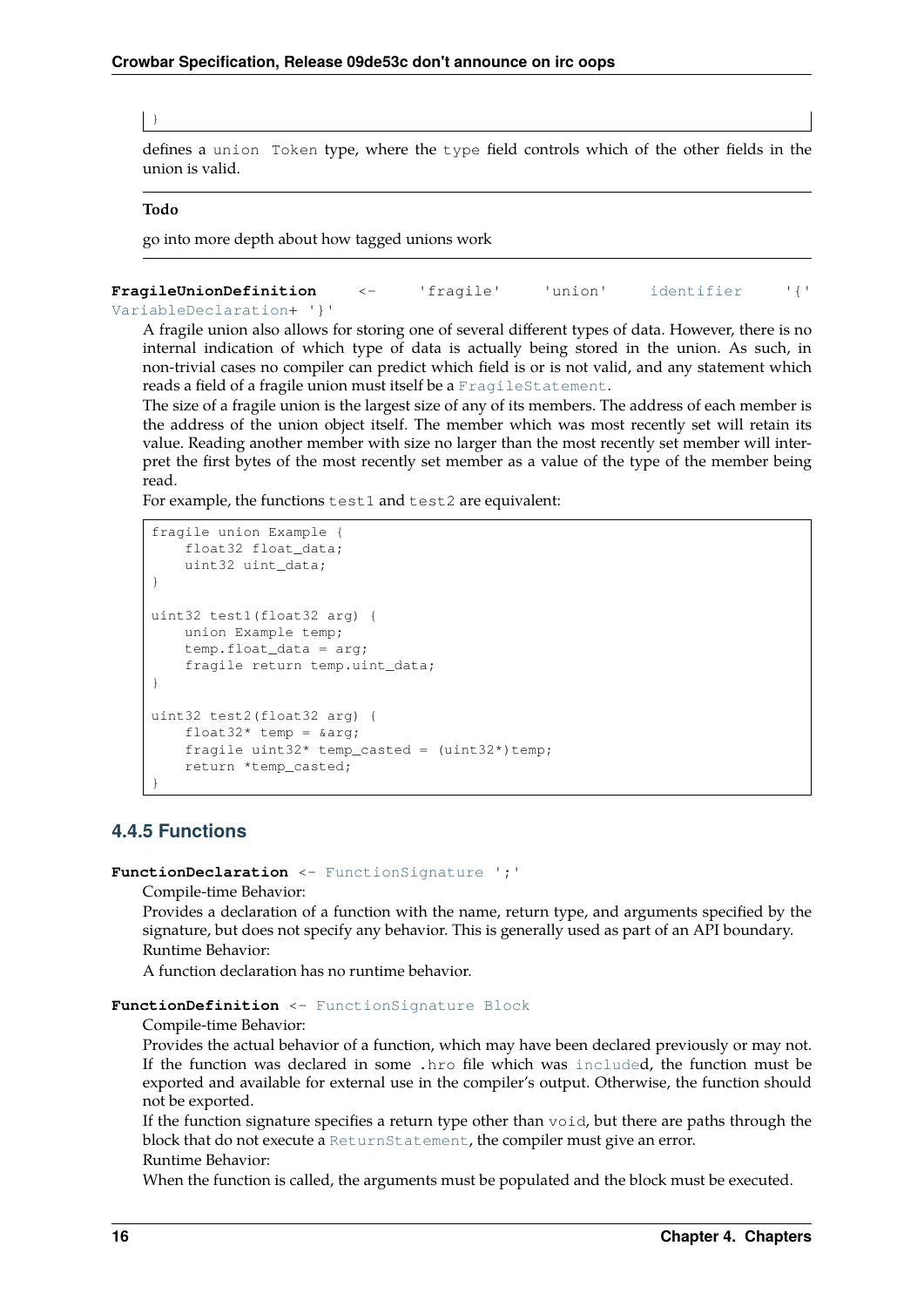<span id="page-20-5"></span><span id="page-20-3"></span>**FunctionSignature** <- [Type](#page-23-0) [identifier](#page-15-4) '(' [SignatureArguments](#page-20-5)? ')' **SignatureArguments** <- [Type](#page-23-0) [identifier](#page-15-4) (',' [Type](#page-23-0) [identifier](#page-15-4))\* ','?

Compile-time Behavior:

A function signature specifies the return type, name, and arguments of a function.

Runtime Behavior:

A function signature has no runtime behavior.

#### **4.4.6 Statements**

```
Block \leftarrowStatement* '}'
```
Compile-time Behavior:

A block is a possibly-empty sequence of statements surrounded by curly braces. Any declaration or definition within the block must not be visible outside of the block.

Runtime Behavior:

When a block is executed, each of the containing statements, in linear order, is executed.

```
Statement <- VariableDefinition / StructureStatement / FlowControlStatement
/ AssignmentStatement / FragileStatement / ExpressionStatement /
EmptyStatement
```
Crowbar has many different types of statement.

#### <span id="page-20-8"></span>**EmptyStatement** <- ';'

Compile-time Behavior: None. Runtime Behavior: None.

#### <span id="page-20-2"></span>**FragileStatement** <- 'fragile' [Statement](#page-20-6)

Some behaviors are difficult to ensure the robustness of at compile time, and these behaviors are defined in this specification as *fragile*. Fragile behaviors used outside of fragile statements should produce a compiler error.

Compile-time Behavior:

Fragile behaviors used inside a fragile statement must not produce a compiler error for their fragility. Nesting fragile statements should produce a compiler error.

Runtime Behavior:

The contained statement is executed.

#### <span id="page-20-7"></span>**ExpressionStatement** <- [Expression](#page-25-1) ';'

Compile-time Behavior:

If the expression is not a function call, the compiler may emit a warning.

Runtime Behavior:

The expression is evaluated and the resulting value is discarded. Function calls must be fully evaluated, but expressions that are not function calls may be optimized out.

#### **Variables**

#### <span id="page-20-1"></span>**VariableDeclaration** <- [Type](#page-23-0) [identifier](#page-15-4) ';'

Compile-time Behavior:

A variable declaration specifies the type and name of a variable but not its initial value. This is only used in [HeaderFile](#page-17-8)s as part of API boundaries.

Runtime Behavior:

A variable declaration has no runtime behavior.

<span id="page-20-0"></span>**VariableDefinition** <- [Type](#page-23-0) [identifier](#page-15-4) '=' [Expression](#page-25-1) ';'

Compile-time Behavior:

A variable definition specifies the type, name, and initial value of a variable. If the expression has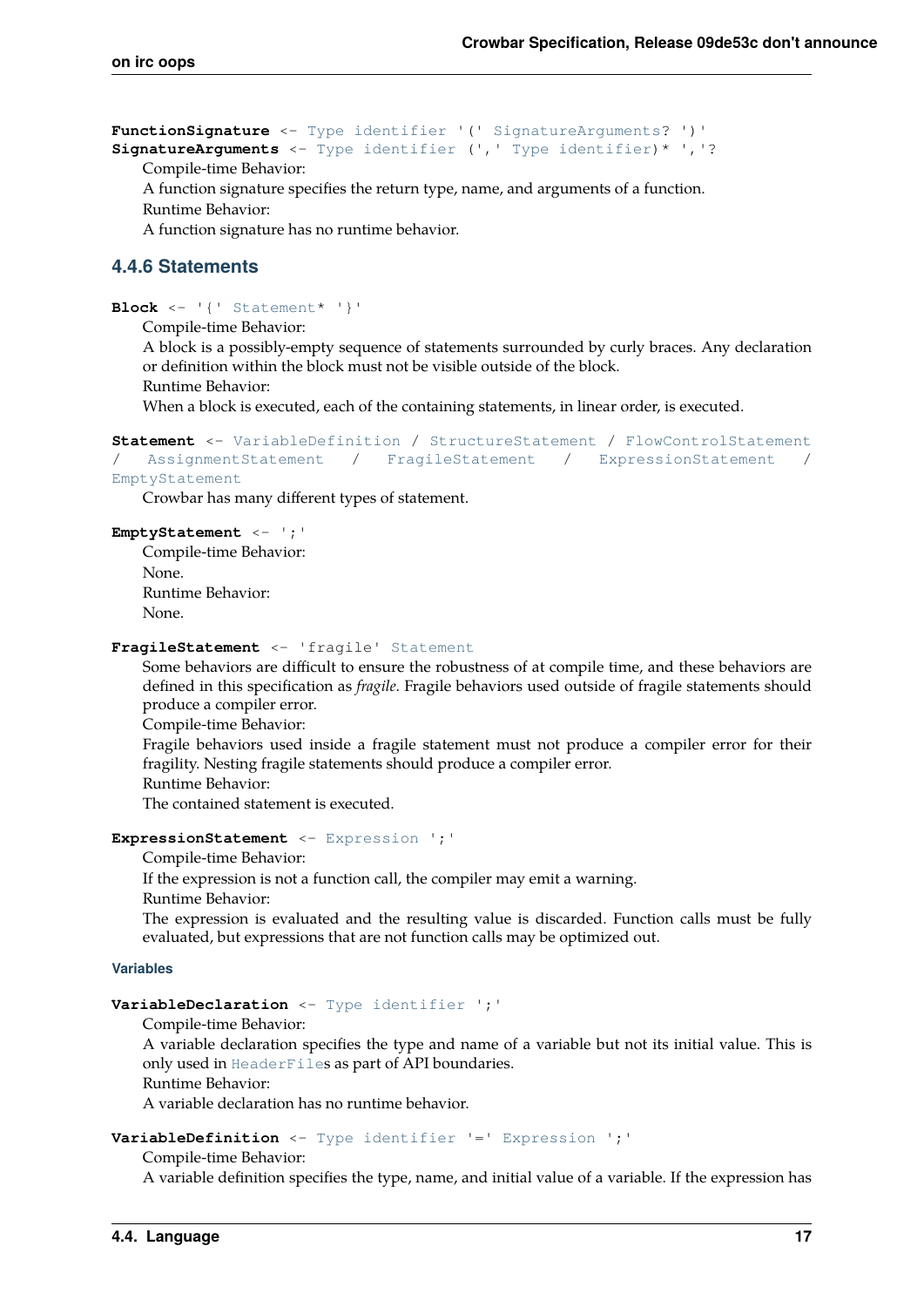a type which is not the type specified for the variable, an error must be emitted.

Runtime Behavior:

When a variable definition is executed, the expression is evaluated, and its result is made available with the given name.

#### **Structure Statements**

```
StructureStatement <- IfStatement / SwitchStatement / WhileStatement /
DoWhileStatement / ForStatement
```
A structure statement creates some nonlinear control structure. There are several types of these structures.

<span id="page-21-2"></span>**IfStatement** <- 'if' '(' [Expression](#page-25-1) ')' [Block](#page-20-4) ('else' [Block](#page-20-4))?

An if statement allows some action to be performed only sometimes, based on the value of the expression.

Compile-time Behavior:

If the expression does not have type bool, the compiler must emit an error.

Runtime Behavior:

First, the expression is evaluated. If the expression evaluates to a bool value of true, then the first block will be executed. If the expression evaluates to a bool value of false, either the second block is executed or nothing is executed.

```
SwitchStatementExpression(CaseSpecifier /
Statement)+ '}'
```
<span id="page-21-0"></span>**CaseSpecifier** <- 'case' [Expression](#page-25-1) ':' / 'default' ':'

A switch statement allows many different actions to be taken depending on the value of some expression.

Compile-time Behavior:

The expression must have a type which is either some integer type or an enum. The expression in a case specifier must have a value which can always be known at compile time, i.e. its value must be a constant or computed from only constants. Either there must be a case specifier for every valid value in the type of the switch expression, or there must be a default case specifier. At most one default case may be present.

Runtime Behavior:

First, the switch expression is evaluated. Whichever case specifier has the same value, or the default case specifier if none is found, is then selected as the matching case specifier. Any case specifiers immediately following the matching case specifier is ignored. Subsequent statements are then executed, in linear order, until another case specifier is reached. The execution of the switch statement then ends.

```
WhileStatement <- 'while' '(' Expression ')' Block
```
Compile-time Behavior:

The expression must have type bool.

Runtime Behavior:

The expression is evaluated, and, if it evaluates to true, the block is executed. This process repeats until the expression evaluates to false.

```
DoWhileStatement <- 'do' Block 'while' '(' Expression ')' ';'
```
Compile-time Behavior:

The expression must have type bool.

Runtime Behavior:

The block is executed. Then, the expression is evaluated, and if it is true the process repeats.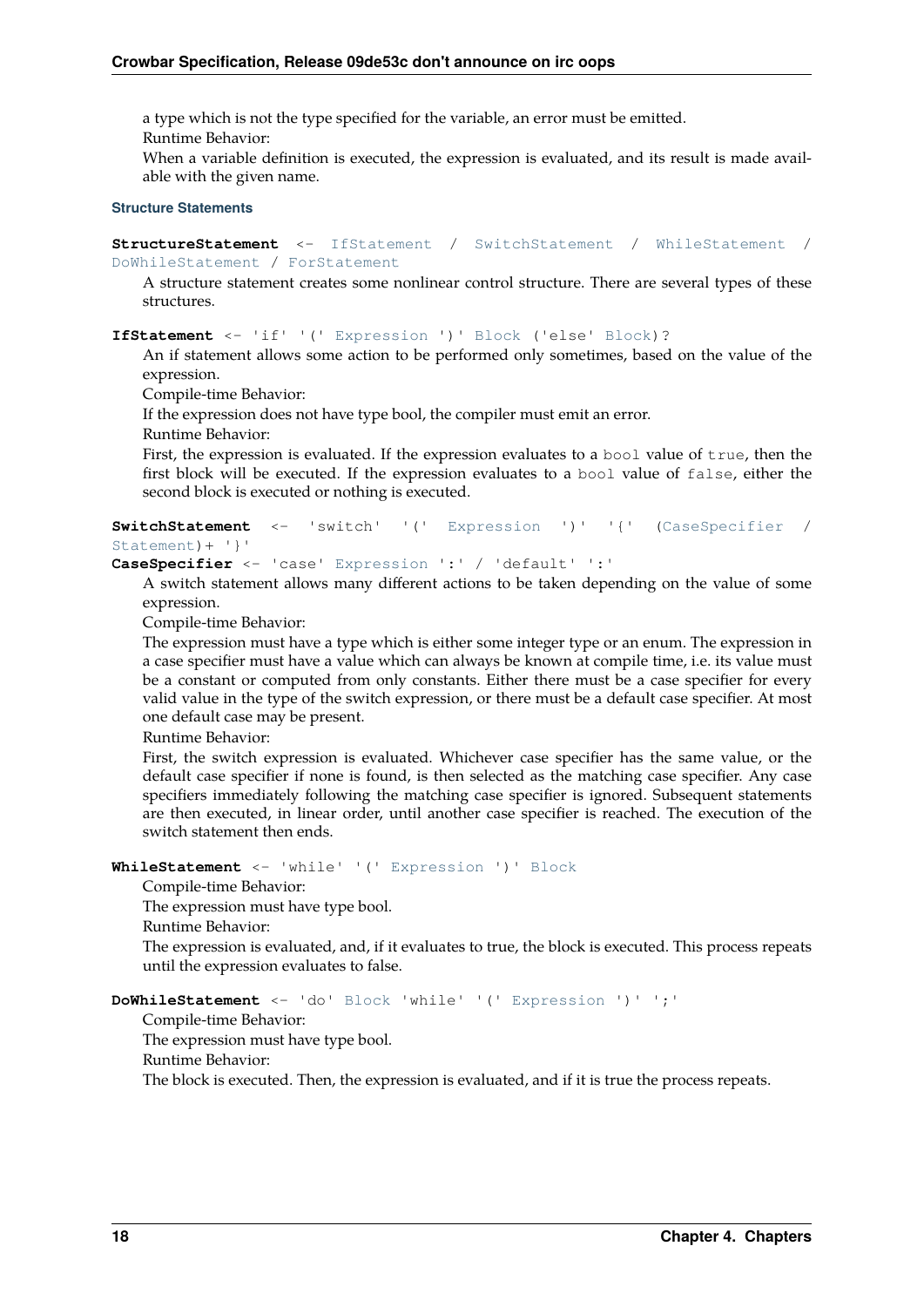```
ForStatement <- 'for' '(' ForInit? ';' Expression ';' ForUpdate? ')' Block
ForInit <- ForInitializer (',' ForInitializer)* ','?
ForInitializer <- Type identifier '=' Expression
ForUpdate <- AssignmentBody (',' AssignmentBody)* ','?
```
<span id="page-22-5"></span>Compile-time Behavior:

The individual initializers each have the same behavior as a [VariableDefinition](#page-20-0), but for scope purposes they are treated as though they are inside the block. The top-level expression in the for statement must have type bool, and will be treated for scope purposes as though it is inside the block. The update assignments will be treated for scope purposes as though they are inside the block.

Runtime Behavior:

First, the initializers are executed the same way variable definitions would be, in the order they are presented. Then, the top-level expression is evaluated, and if it is false the for statement ends. If the top-level expression was true, the block is executed, and then the update assignments are executed in the order they are presented. The process repeats starting with expression evaluation.

#### **Flow Control Statements**

<span id="page-22-1"></span>**FlowControlStatement** <- [ContinueStatement](#page-22-8) / [BreakStatement](#page-22-9) / [ReturnStatement](#page-22-0)

<span id="page-22-8"></span>**ContinueStatement** <- 'continue' ';'

Compile-time Behavior:

Only valid inside a [WhileStatement](#page-21-4), [DoWhileStatement](#page-21-5), or [ForStatement](#page-22-3) block. Runtime Behavior:

When a continue statement is executed, the innermost loop statement (while, do-while, or for) that contains the continue statement skips the remainder of the execution of its block. For a while or do-while loop, this means skipping to the condition. For a for loop, this means skipping to the update assignments.

<span id="page-22-9"></span>**BreakStatement** <- 'break' ';'

Compile-time Behavior:

Only valid inside a [WhileStatement](#page-21-4), [DoWhileStatement](#page-21-5), or [ForStatement](#page-22-3) block.

Runtime Behavior:

When a break statement is executed, the innermost loop statement (while, do-while, or for) that contains the break statement ends entirely, skipping any remaining statements, condition tests, or updates.

<span id="page-22-0"></span>**ReturnStatement** <- 'return' [Expression](#page-25-1)? ';'

Compile-time Behavior:

The expression provided must have a type matching the return type of the containing function. If the function has a return type of void, the expression must be omitted.

Runtime Behavior:

When a return statement with an expression is executed, the expression is evaluated, and the containing function returns with the value obtained from this evaluation. When a return statement with no expression is executed, the containing function returns.

**Assignments**

```
AssignmentStatement <- AssignmentBody ';'
AssignmentBody <- DirectAssignmentBody / UpdateAssignmentBody /
CrementAssignmentBody
```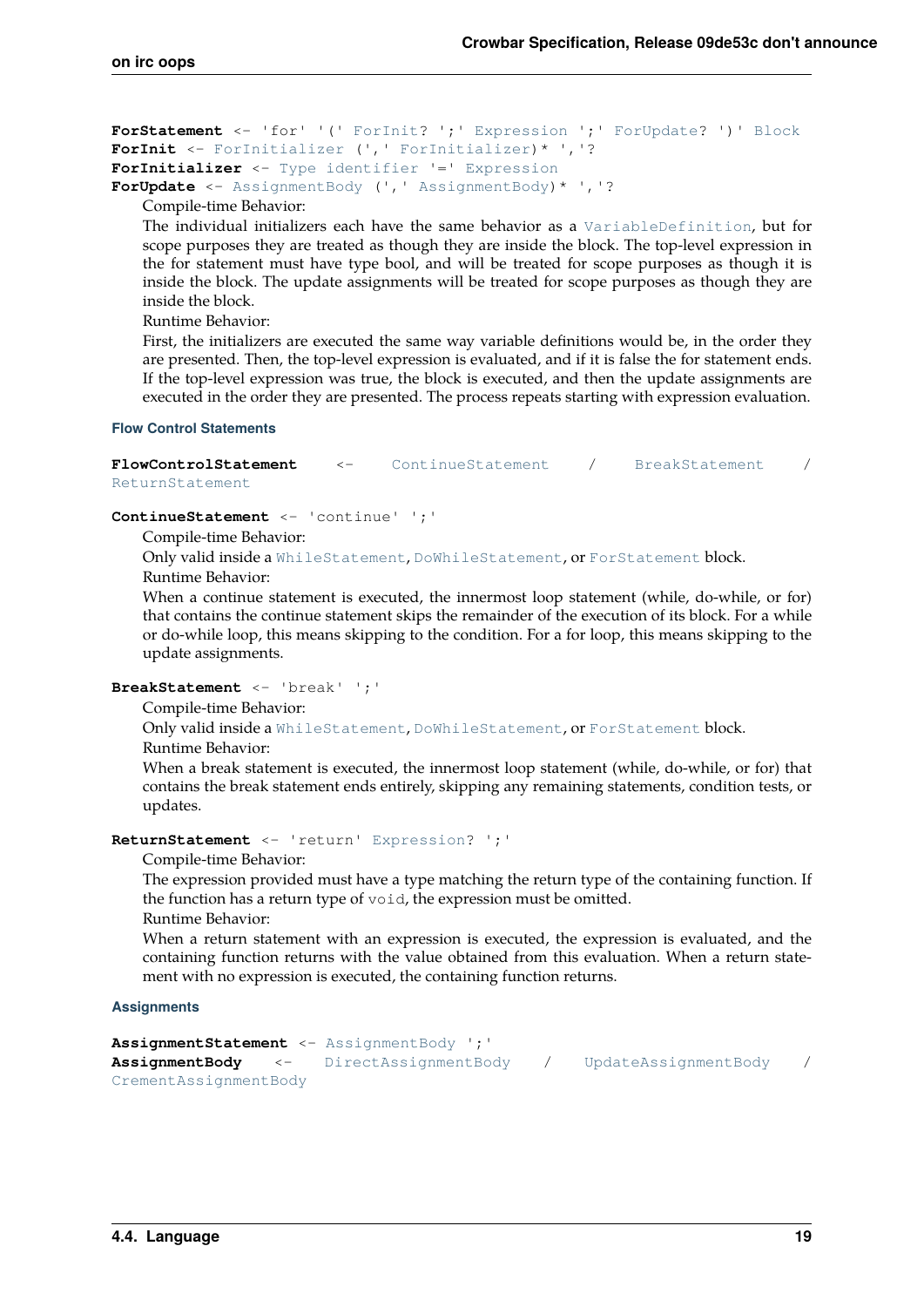<span id="page-23-1"></span>**DirectAssignmentBody** <- [Expression](#page-25-1) '=' [Expression](#page-25-1)

#### <span id="page-23-10"></span>**Todo**

define direct assignment

```
UpdateAssignmentBody <- Expression ('+=' / '-=' / '*=' / '/=' / '%=' / '&='
/ '^=' / '|=') Expression
```
<span id="page-23-3"></span>**CrementAssignmentBody** <- [Expression](#page-25-1) ('++' / '--')

#### <span id="page-23-11"></span>**Todo**

define other assignments relative to direct

#### **4.4.7 Types**

<span id="page-23-0"></span>**Type** <- [ConstType](#page-23-4) / [PointerType](#page-23-5) / [ArrayType](#page-23-6) / [FunctionType](#page-23-7) / [BasicType](#page-23-8)

<span id="page-23-4"></span>**ConstType** <- 'const' [BasicType](#page-23-8)

<span id="page-23-5"></span>**PointerType** <- [BasicType](#page-23-8) '\*'

<span id="page-23-6"></span>**ArrayType** <- [BasicType](#page-23-8) '[' [Expression](#page-25-1) ']'

```
FunctionType <- BasicType 'function' '(' FunctionTypeArgs? ')'
FunctionTypeArgs <- BasicType (',' BasicType)* ','?
```
#### <span id="page-23-12"></span>**Todo**

define like any of these

```
BasicType <- 'void' / 'bool' / 'float32' / 'float64' / 'int8' / 'int16' /
'int32' / 'int64' / 'intaddr' / 'intmax' / 'intsize' / 'uint8' / 'uint16' /
'uint32' / 'uint64' / 'uintaddr' / 'uintmax' / 'uintsize' / 'struct'
identifier / 'enum' identifier / 'union' identifier / '(' Type ')'
```
void denotes the empty type.

bool denotes the Boolean type, with two values: true and false, represented as 1 and 0, respectively.

float32 and float64 denote the binary32 and binary64 [IEEE 754 floating-point](https://en.wikipedia.org/wiki/IEEE_754) types, respectively.

int8, int16, int32, and int64 denote signed, two's-complement integers with sizes 8 bits, 16 bits, 32 bits, and 64 bits, respectively.

uint8, uint16, uint32, and uint64 denote unsigned integers with sizes 8 bits, 16 bits, 32 bits, and 64 bits, respectively.

intmax is a synonym for the largest signed integer type supported by the compiler.

uintmax is a synonym for the largest unsigned integer type supported by the compiler.

uintaddr is a synonym for an unsigned integer type large enough to hold any memory address valid on the compilation target; the specific type is implementation defined.

intaddr is a synonym for a signed integer type at least as large as uintaddr.

uintsize is a synonym for an unsigned integer type large enough to hold any number of bytes which may be contiguously allocated on the compilation target; the specific type is implementation defined.

intsize is a synonym for a signed integer type at least as large as uintsize.

struct, enum, or union followed by an identifier denotes the type with the given nature and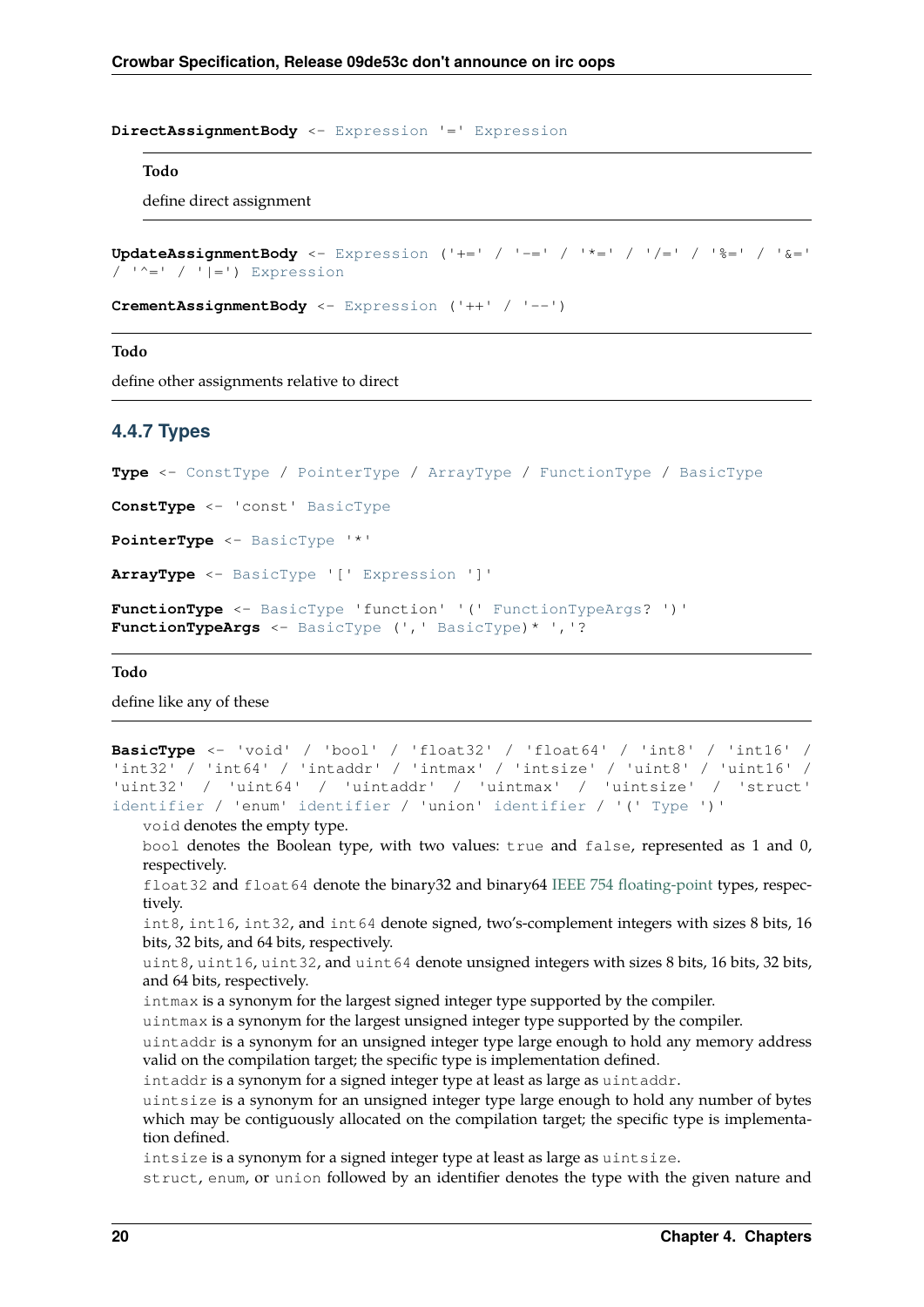name, which should be available in the compilation context when used.

Enclosing a [Type](#page-23-0) in parentheses does not have semantic significance, but allows for syntactic disambiguation of constructs that would otherwise be visually ambiguous.

Multi-byte integer types should be represented as either big endian or little endian based on the preference of the compilation target platform, i.e. endianness is implementation defined. Compilers targeting less-than-64-bit CPUs *may* omit support for some explicitly sized basic types, but *it would be nice* if they provided software support for types not supported in hardware.

#### **4.4.8 Expressions**

```
AtomicExpression <- identifier / constant / 'true' / 'false' /
string-literal / '(' Expression ')'
ObjectExpression <- AtomicExpression ObjectSuffix* / ArrayLiteral /
StructLiteral
ObjectSuffix <- ArrayIndexSuffix / FunctionCallSuffix / StructElementSuffix
/ StructPointerElementSuffix
ArrayIndexSuffix <- '[' Expression ']'
FunctionCallSuffix <- '(' CommasExpressionList? ')'
CommasExpressionList <- Expression (',' Expression)* ','?
StructElementSuffix <- '.' identifier
StructPointerElementSuffix <- '->' identifier
ArrayLiteral <- '{' CommasExpressionList '}'
StructLiteral <- '{' StructLiteralElement (',' StructLiteralElement)* ','?
'}'
StructLiteralElement <- '.' identifier '=' Expression
FactorExpression <- CastExpression / AddressOfExpression / DerefExpression
/ PositiveExpression / NegativeExpression / BitwiseNotExpression /
LogicalNotExpression / SizeofExpression / ObjectExpression
CastExpression <- '(' Type ')' ObjectExpression
AddressOfExpression <- '&' ObjectExpression
DerefExpression <- '*' ObjectExpression
PositiveExpression <- '+' ObjectExpression
NegativeExpression <- '-' ObjectExpression
BitwiseNotExpression <- '~' ObjectExpression
LogicalNotExpression <- '!' ObjectExpression
SizeofExpression <- 'sizeof' ObjectExpression / 'sizeof' Type
TermExpression <- FactorExpression TermSuffix?
TermSuffix <- ('*' FactorExpression)+ / ('/' FactorExpression)+ / ('%'
FactorExpression)+
ArithmeticExpression <- TermExpression ArithmeticSuffix?
ArithmeticSuffix <- ('+' TermExpression)+ / ('-' TermExpression)+
```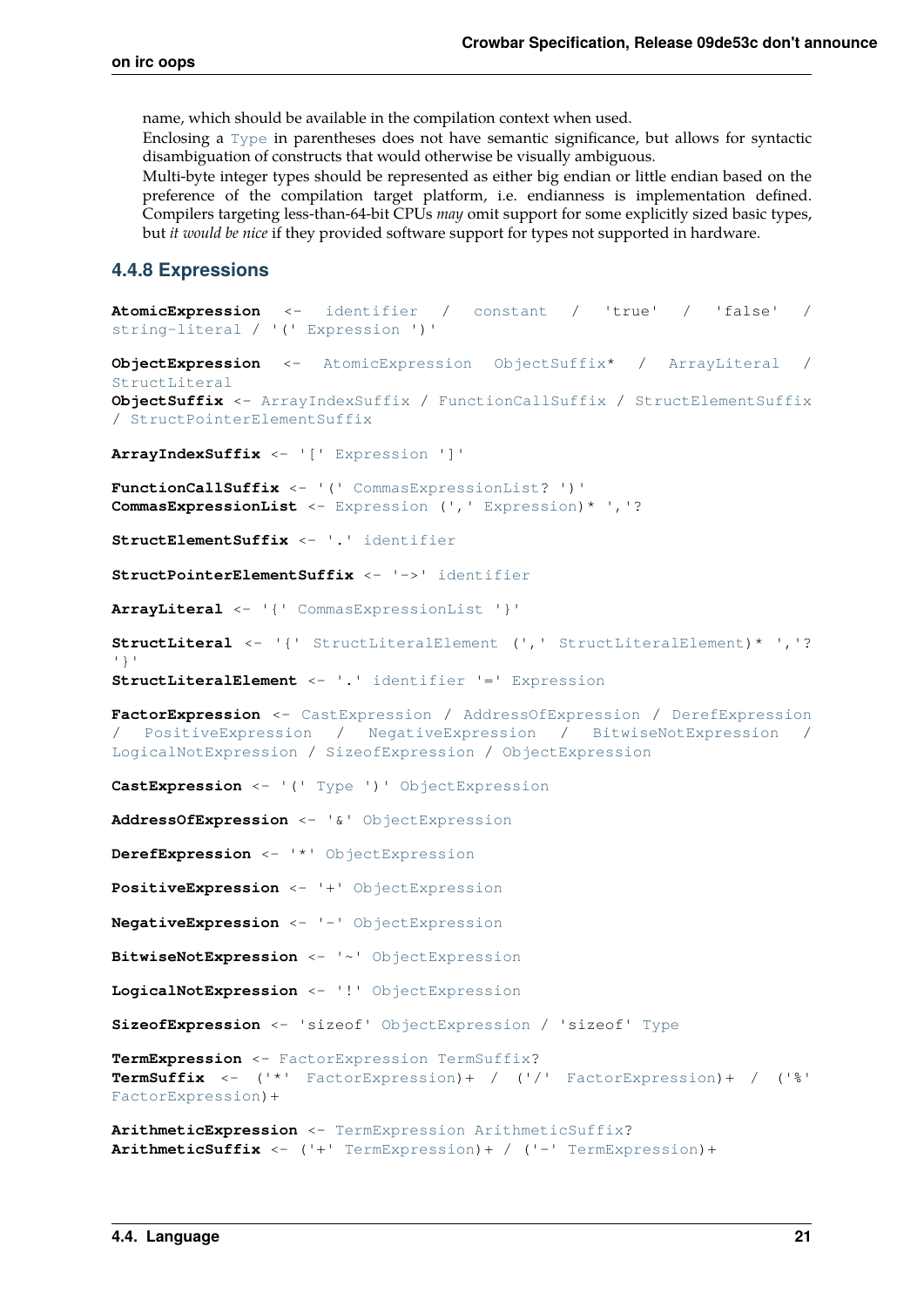<span id="page-25-15"></span><span id="page-25-12"></span><span id="page-25-7"></span><span id="page-25-6"></span><span id="page-25-5"></span><span id="page-25-4"></span><span id="page-25-3"></span><span id="page-25-2"></span>**BitwiseOpExpression** <- [ShiftExpression](#page-25-2) / [XorExpression](#page-25-3) / [BitwiseAndExpression](#page-25-4) / [BitwiseOrExpression](#page-25-5) / [ArithmeticExpression](#page-24-23) **ShiftExpression** <- [ArithmeticExpression](#page-24-23) '<<' [ArithmeticExpression](#page-24-23) / [ArithmeticExpression](#page-24-23) '>>' [ArithmeticExpression](#page-24-23) **XorExpression** <- [ArithmeticExpression](#page-24-23) '^' [ArithmeticExpression](#page-24-23) **BitwiseAndExpression** <- [ArithmeticExpression](#page-24-23) ('&' [ArithmeticExpression](#page-24-23))+ **BitwiseOrExpression** <- [ArithmeticExpression](#page-24-23) ('|' [ArithmeticExpression](#page-24-23))+ **ComparisonExpression** <- [EqualExpression](#page-25-6) / [NotEqualExpression](#page-25-7) / [LessEqExpression](#page-25-8) / [GreaterEqExpression](#page-25-9) / [LessThanExpression](#page-25-10) / [GreaterThanExpression](#page-25-11) / [BitwiseOpExpression](#page-25-12) **EqualExpression** <- [BitwiseOpExpression](#page-25-12) '==' [BitwiseOpExpression](#page-25-12) **NotEqualExpression** <- [BitwiseOpExpression](#page-25-12) '!=' [BitwiseOpExpression](#page-25-12) **LessEqExpression** <- [BitwiseOpExpression](#page-25-12) '<=' [BitwiseOpExpression](#page-25-12) **GreaterEqExpression** <- [BitwiseOpExpression](#page-25-12) '>=' [BitwiseOpExpression](#page-25-12) **LessThanExpression** <- [BitwiseOpExpression](#page-25-12) '<' [BitwiseOpExpression](#page-25-12) **GreaterThanExpression** <- [BitwiseOpExpression](#page-25-12) '>' [BitwiseOpExpression](#page-25-12) **LogicalOpExpression** <- [LogicalAndExpression](#page-25-13) / [LogicalOrExpression](#page-25-14) / [ComparisonExpression](#page-25-15) **LogicalAndExpression** <- [ComparisonExpression](#page-25-15) ('&&' [ComparisonExpression](#page-25-15))+ **LogicalOrExpression** <- [ComparisonExpression](#page-25-15) ('||' [ComparisonExpression](#page-25-15))+ **Expression** <- [LogicalOpExpression](#page-25-16)

#### <span id="page-25-17"></span><span id="page-25-16"></span><span id="page-25-14"></span><span id="page-25-13"></span><span id="page-25-11"></span><span id="page-25-10"></span><span id="page-25-9"></span><span id="page-25-8"></span><span id="page-25-1"></span>**Todo**

literally all the expression definitions

<span id="page-25-18"></span>**Todo**

figure out if this hierarchy can be tidied up

### <span id="page-25-0"></span>**4.5 License**

l (cell Bress). This work is licensed under a [Creative Commons Attribution-ShareAlike 4.0 Inter](http://creativecommons.org/licenses/by-sa/4.0/)[national License.](http://creativecommons.org/licenses/by-sa/4.0/)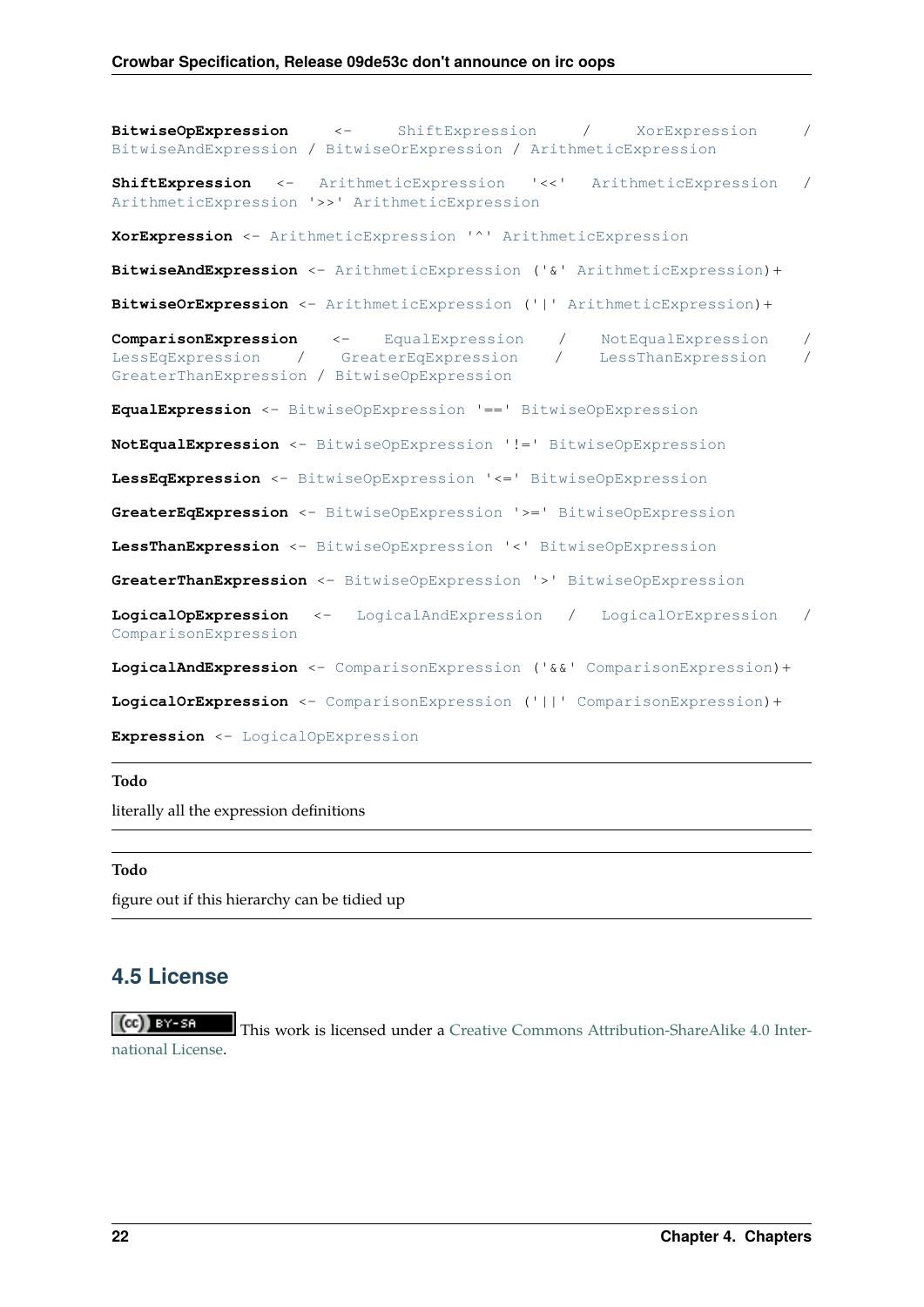# <span id="page-26-0"></span>**4.6 TODO**

#### **Todo**

literally all the expression definitions

(The *[original entry](#page-25-17)* is located in /home/build/crowbar-spec/language/expression.rst, line 79.)

#### **Todo**

figure out if this hierarchy can be tidied up

(The *[original entry](#page-25-18)* is located in /home/build/crowbar-spec/language/expression.rst, line 81.)

#### **Todo**

figure out<https://www.unicode.org/reports/tr31/tr31-33.html>

(The *[original entry](#page-15-6)* is located in /home/build/crowbar-spec/language/scanning.rst, line 31.)

#### **Todo**

define direct assignment

(The *[original entry](#page-23-10)* is located in /home/build/crowbar-spec/language/statements/assignment.rst, line 9.)

#### **Todo**

define other assignments relative to direct

(The *[original entry](#page-23-11)* is located in /home/build/crowbar-spec/language/statements/assignment.rst, line 15.)

#### **Todo**

figure out alignment & padding

(The *[original entry](#page-18-9)* is located in /home/build/crowbar-spec/language/type-definition.rst, line 22.)

#### **Todo**

define enum value assignment, type-related behavior

(The *[original entry](#page-18-10)* is located in /home/build/crowbar-spec/language/type-definition.rst, line 36.)

#### **Todo**

go into more depth about how tagged unions work

(The *[original entry](#page-19-3)* is located in /home/build/crowbar-spec/language/type-definition.rst, line 80.)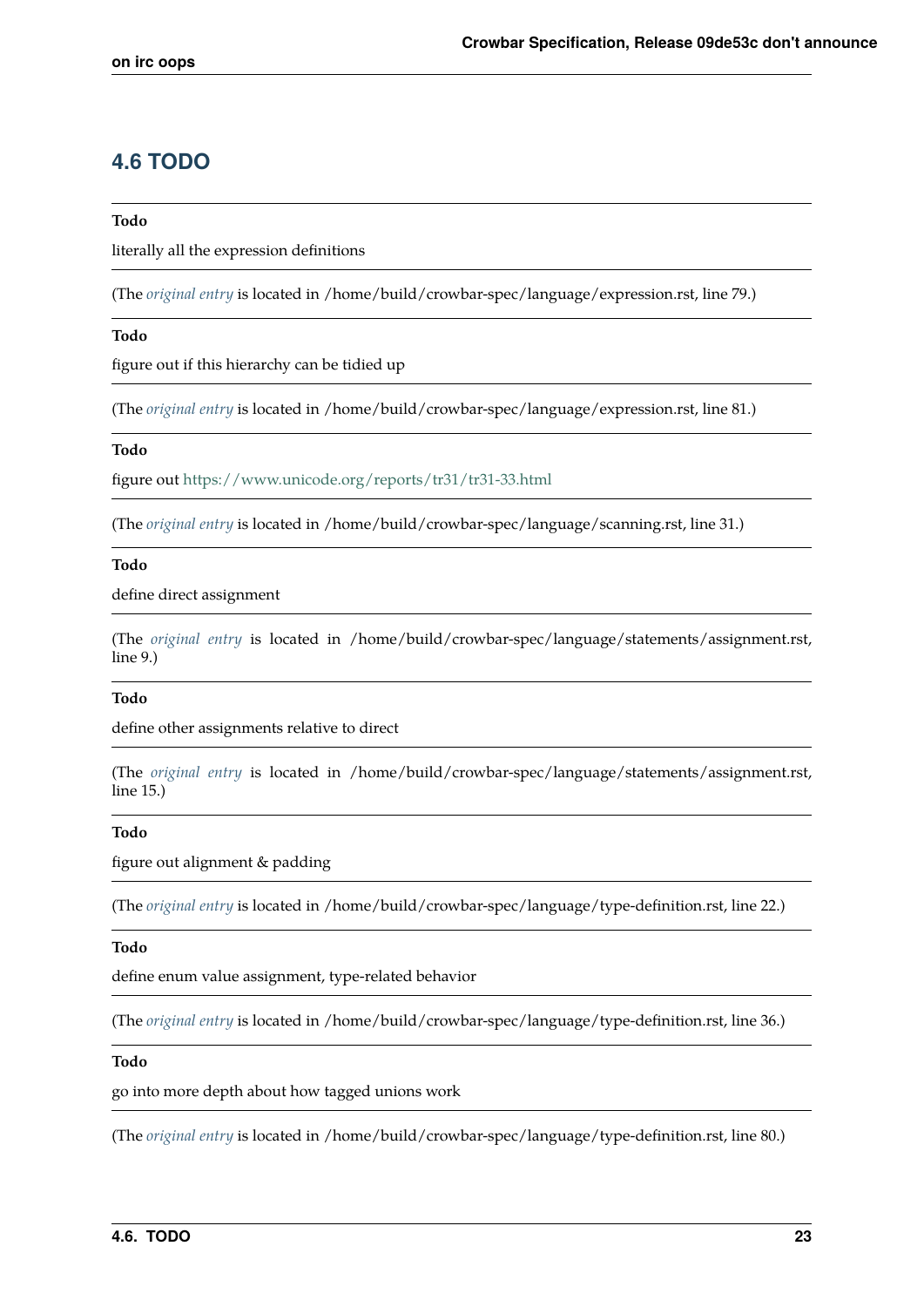#### **Todo**

define like any of these

(The *[original entry](#page-23-12)* is located in /home/build/crowbar-spec/language/types.rst, line 16.)

#### **Todo**

figure out if that's the right way to handle that

(The *[original entry](#page-14-0)* is located in /home/build/crowbar-spec/safety.rst, line 41.)

# <span id="page-27-0"></span>**4.7 Acknowledgements**

• <https://matt.sh/howto-c>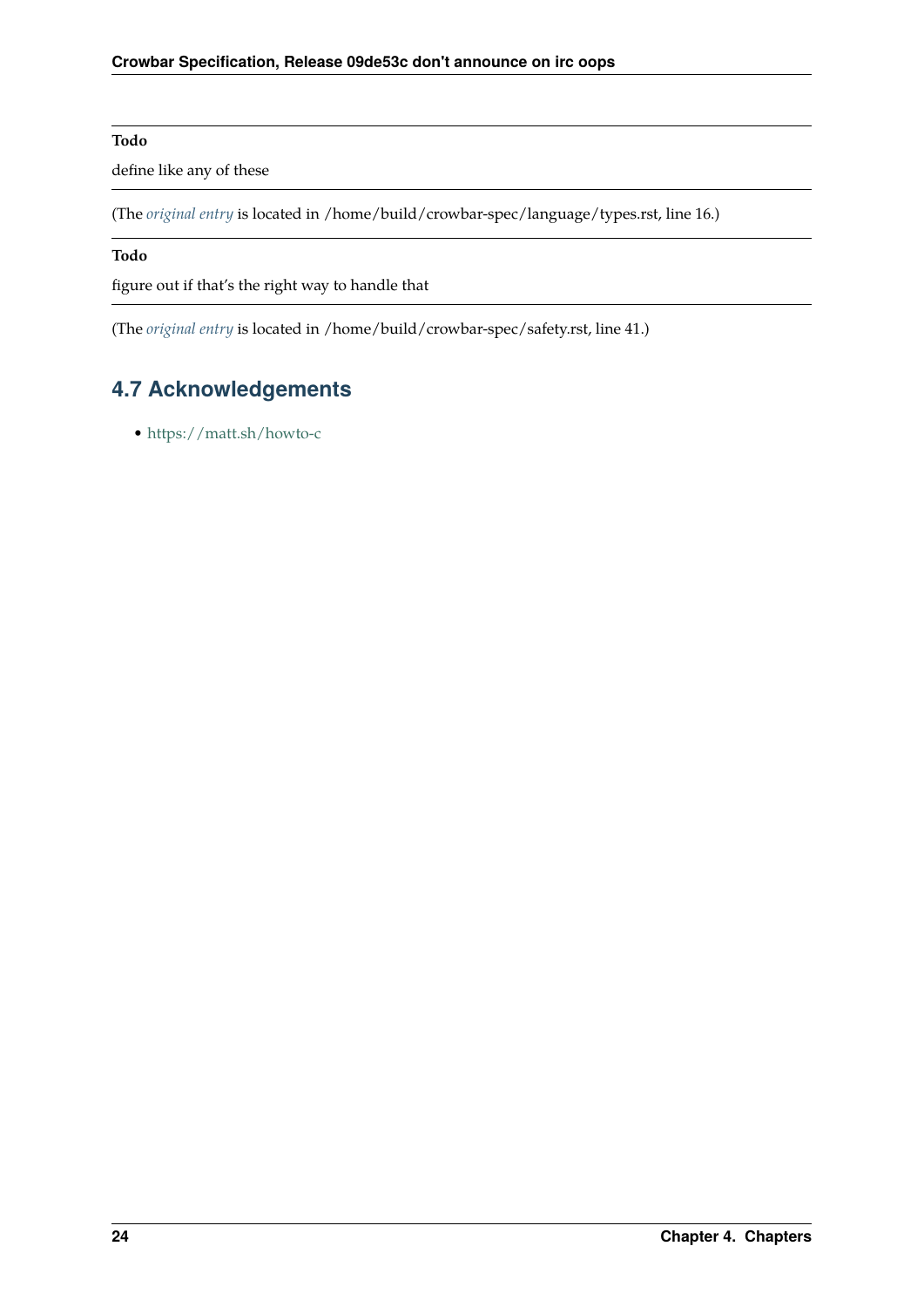### <span id="page-28-0"></span>a

AddressOfExpression, XX ArithmeticExpression, XX ArithmeticSuffix, XX ArrayIndexSuffix, XX ArrayLiteral, XX ArrayType, XX AssignmentBody, XX AssignmentStatement, XX AtomicExpression, XX

# b

BasicType, XX BitwiseAndExpression, XX BitwiseNotExpression, XX BitwiseOpExpression, XX BitwiseOrExpression, XX Block, XX BreakStatement, XX

### c

CaseSpecifier, XX CastExpression, XX CommasExpressionList, XX ComparisonExpression, XX ConstType, XX ContinueStatement, XX CrementAssignmentBody, XX

# d

DerefExpression, XX DirectAssignmentBody, XX DoWhileStatement, XX

### e

EmptyStatement, XX EnumDefinition, XX EnumMember, XX EqualExpression, XX Expression, XX

ExpressionStatement, XX

### f

FactorExpression, XX FlowControlStatement, XX ForInit, XX ForInitializer, XX ForStatement, XX ForUpdate, XX FragileStatement, XX FragileUnionDefinition, XX FunctionCallSuffix, XX FunctionDeclaration, XX FunctionDefinition, XX FunctionSignature, XX FunctionType, XX FunctionTypeArgs, XX

# g

GreaterEqExpression, XX GreaterThanExpression, XX

### h

HeaderFile, XX HeaderFileElement, XX

### i

IfStatement, XX ImplementationFile, XX ImplementationFileElement, XX IncludeStatement, XX

### l

LessEqExpression, XX LessThanExpression, XX LogicalAndExpression, XX LogicalNotExpression, XX LogicalOpExpression, XX LogicalOrExpression, XX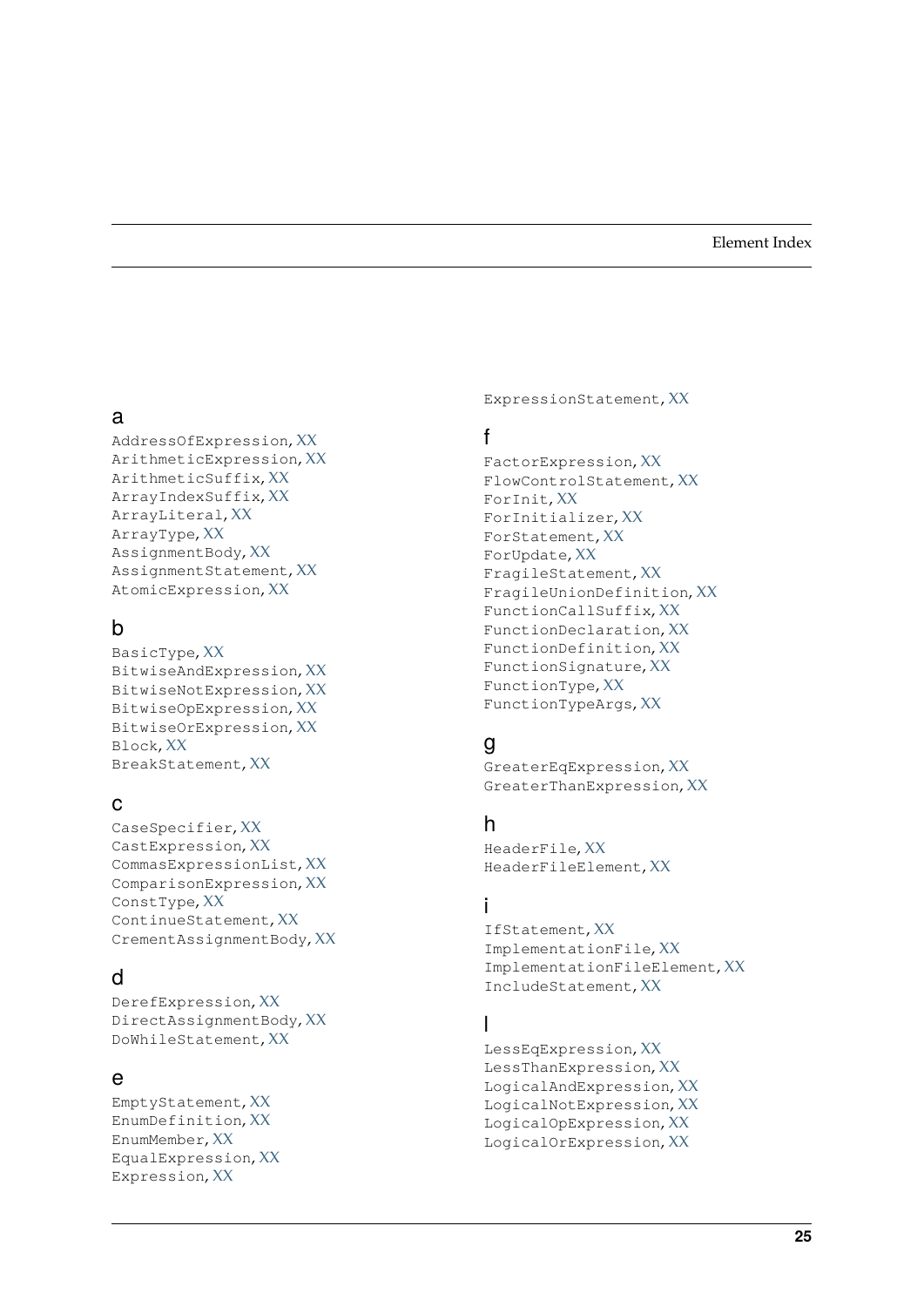### n

NegativeExpression, XX NormalStructDefinition, XX NotEqualExpression, XX

### o

ObjectExpression, XX ObjectSuffix, XX OpaqueStructDefinition, XX

### p

PointerType, XX PositiveExpression, XX

### r

ReturnStatement, XX RobustUnionDefinition, XX

### s

```
ShiftExpression, XX
SignatureArguments, XX
SizeofExpression, XX
Statement, XX
StructDefinition, XX
StructElementSuffix, XX
StructLiteral, XX
StructLiteralElement, XX
StructPointerElementSuffix, XX
StructureStatement, XX
SwitchStatement, XX
```
### t

TermExpression, XX TermSuffix, XX Type, XX TypeDefinition, XX

### u

UnionBody, XX UnionBodySet, XX UnionDefinition, XX UpdateAssignmentBody, XX

### v

VariableDeclaration, XX VariableDefinition, XX

### w

WhileStatement, XX

### x

XorExpression, XX